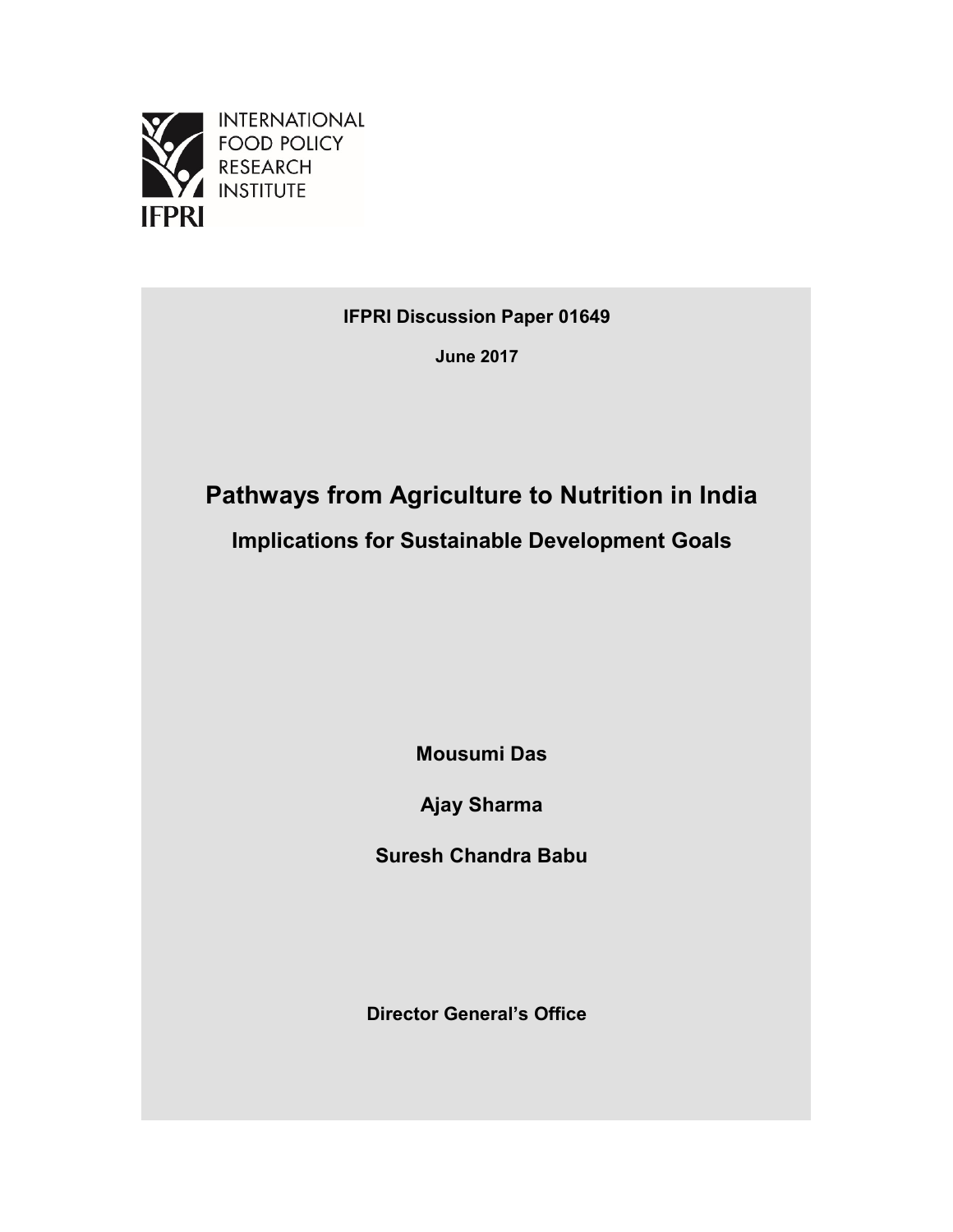## **INTERNATIONAL FOOD POLICY RESEARCH INSTITUTE**

The International Food Policy Research Institute (IFPRI), established in 1975, provides evidence-based policy solutions to sustainably end hunger and malnutrition and reduce poverty. The Institute conducts research, communicates results, optimizes partnerships, and builds capacity to ensure sustainable food production, promote healthy food systems, improve markets and trade, transform agriculture, build resilience, and strengthen institutions and governance. Gender is considered in all of the Institute's work. IFPRI collaborates with partners around the world, including development implementers, public institutions, the private sector, and farmers' organizations, to ensure that local, national, regional, and global food policies are based on evidence.

## **AUTHORS**

**Mousumi Das** is an associate fellow at the National Council for Applied Economic Research, New Delhi.

**Ajay Sharma** is an assistant professor of economics at the Indian Institute of Management, Indore, India.

**Suresh Chandra Babu** [\(s.babu@cgiar.org\)](mailto:s.babu@cgiar.org) is a senior research fellow and head of the Capacity Strengthening Unit in the Director General's Office of the International Food Policy Research Institute, Washington, DC.

## **Notices**

<sup>1</sup> IFPRI Discussion Papers contain preliminary material and research results and are circulated in order to stimulate discussion and critical comment. They have not been subject to a formal external review via IFPRI's Publications Review Committee. Any opinions stated herein are those of the author(s) and are not necessarily representative of or endorsed by the International Food Policy Research Institute.

 $2$  The boundaries and names shown and the designations used on the map(s) herein do not imply official endorsement or acceptance by the International Food Policy Research Institute (IFPRI) or its partners and contributors.

<sup>3</sup> Copyright remains with the authors.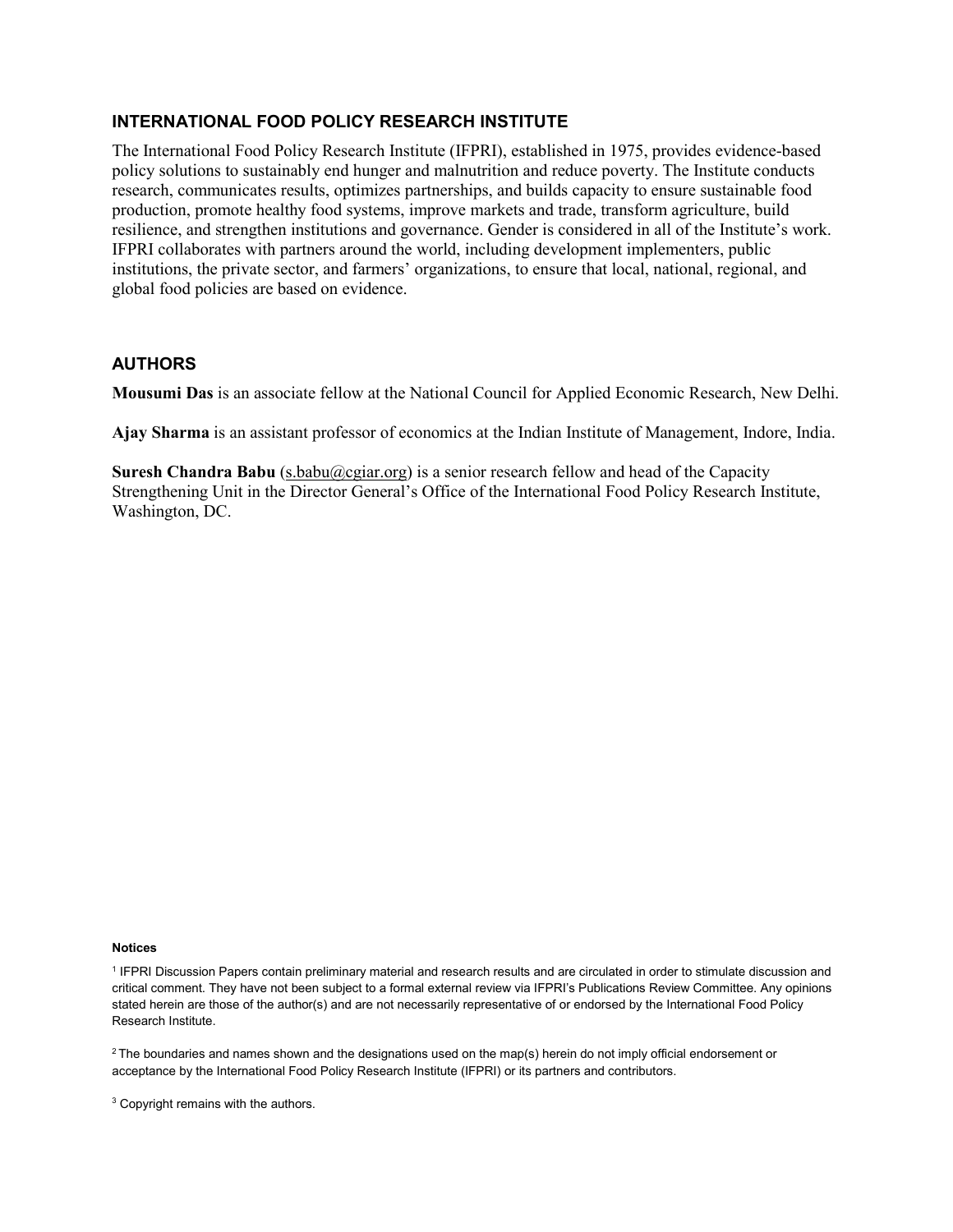## **Contents**

| Abstract                                                                                           | V            |
|----------------------------------------------------------------------------------------------------|--------------|
| Acknowledgments                                                                                    | vi           |
| 1. Introduction                                                                                    | $\mathbf{1}$ |
| 2. A Conceptual Framework for Identifying Building Factors on the Agriculture-Nutrition<br>Pathway | 3            |
| 3. A Case Study of Indian States                                                                   | 8            |
| 4. Concluding Remarks                                                                              | 26           |
| References                                                                                         | 27           |
|                                                                                                    |              |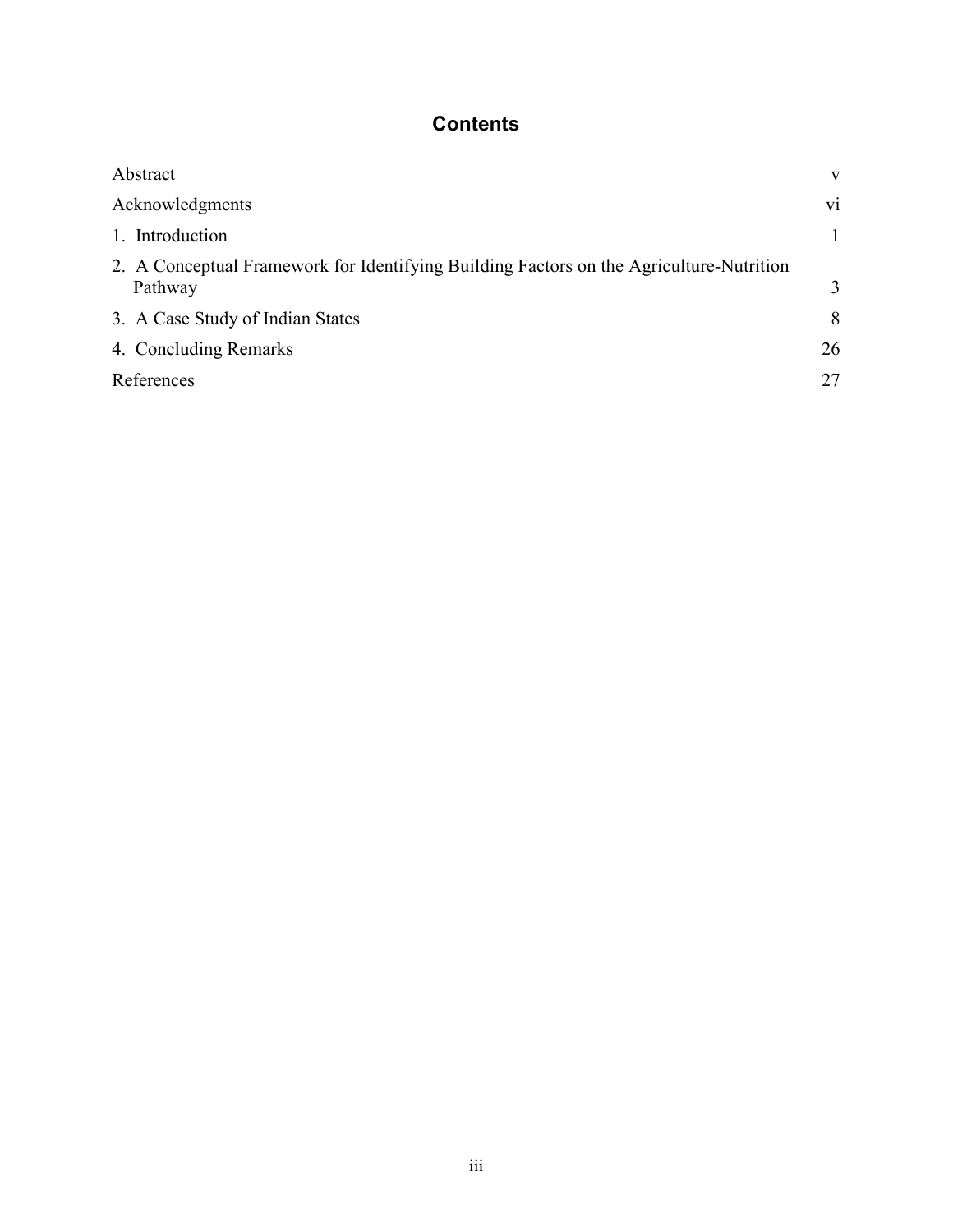## **Tables**

| 3.1 Food security profile and data sources                                      |  |
|---------------------------------------------------------------------------------|--|
| 3.2 Performance of selected Indian states on different food security indicators |  |

## **Figures**

| 2.1 Bridging factors on the agriculture-to-nutrition pathway |  |
|--------------------------------------------------------------|--|
| 3.1 Food, agriculture, and nutrition security framework      |  |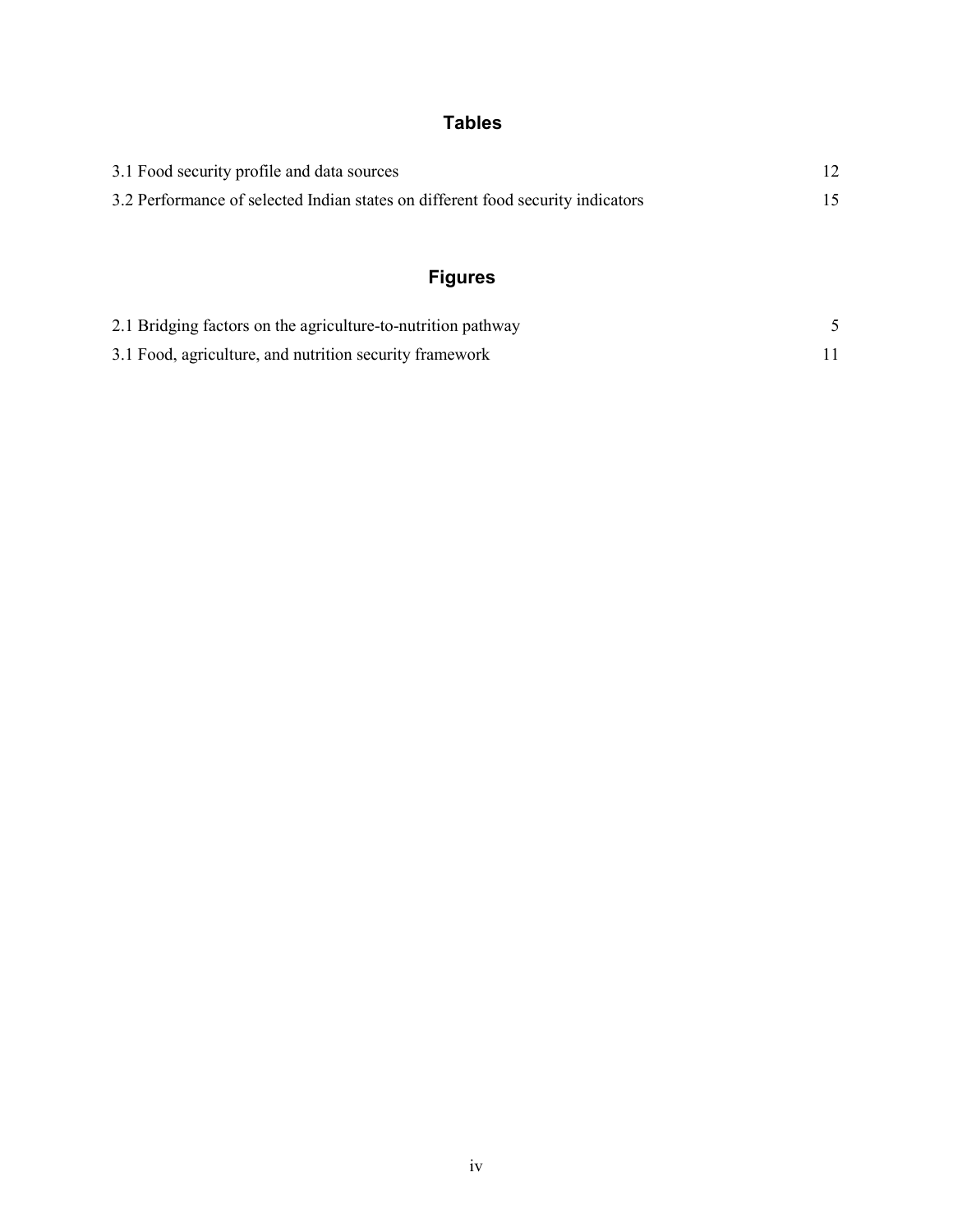## **ABSTRACT**

Food security and nutrition policy interventions generally rely on selective measures. Yet recent literature emphasizes the importance of identifying different pathways from agriculture to nutrition for better nutritional outcomes. Using a disaggregated dashboard approach with agriculture, food consumption, and demographic and health survey data, this study examines the progress of Indian states toward the Sustainable Development Goals. There is evidence of both disconnects and linkages among food security indicators along the agriculture-nutrition pathways. Through a broadened and comprehensive approach under one coordinating body with a good set of improved interventions and governance, Indian states can attain food and nutrition security by 2030. Such evidence based policy making is need of the hour to observe impact on the ground, rather than framing policies based on ideologies. At a time when the focus is more and more on impact, the shift to why we do research and what it contributes to solving the problem is increasingly important.

## **Keywords: agriculture to nutrition pathways, food security indicators, India, SDGs**

JEL Codes: C40, I30, Q18, Z18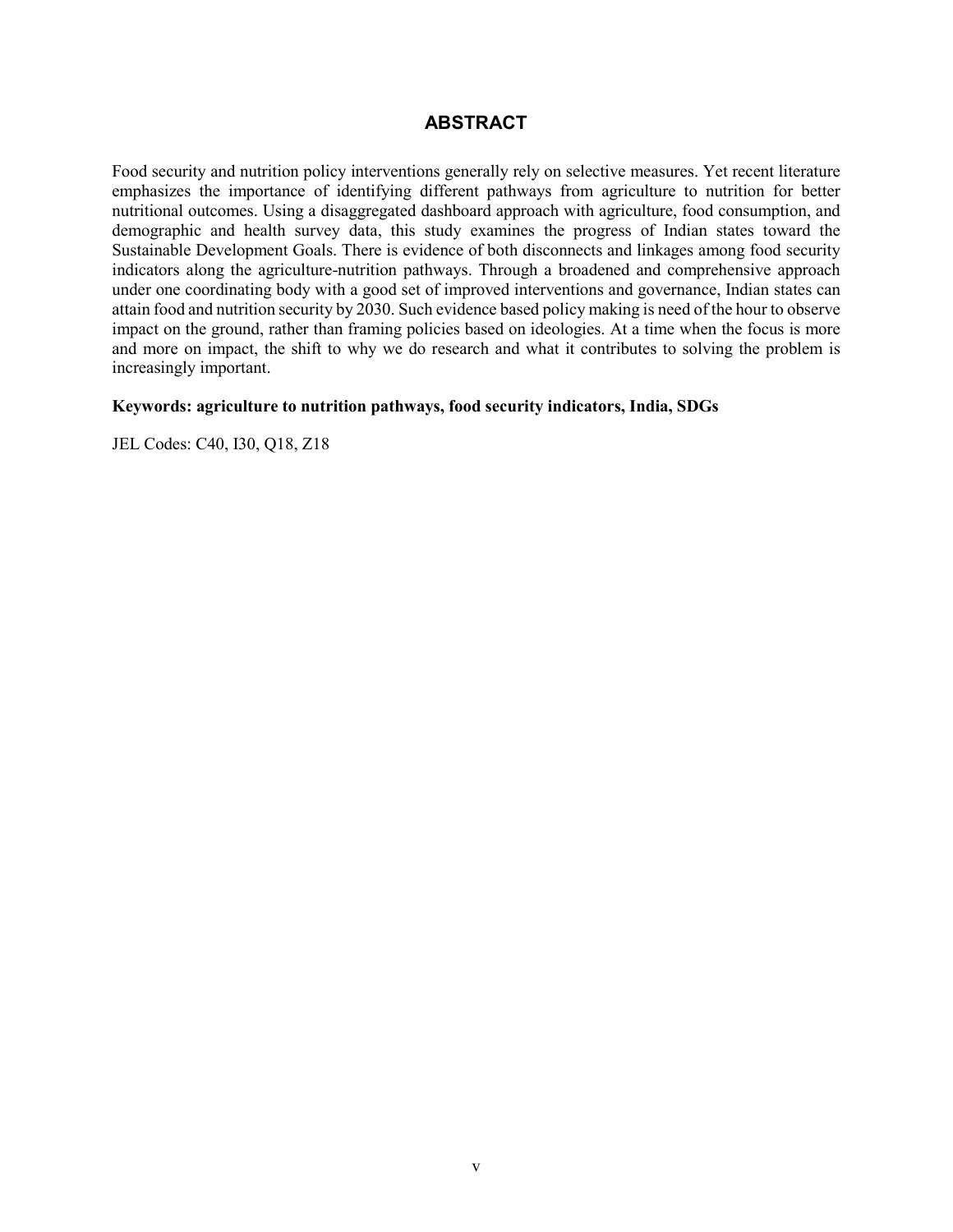## **ACKNOWLEDGMENTS**

The authors thank Prof. M. H. Suryanarayana of the Indira Gandhi Institute of Development Research for his guidance and support in conducting this research. This paper was developed when the first author was visiting the International Food Policy Research Institute as part of her Sylvia Lane Fellowship awarded by the Agricultural and Applied Economics Association, for which she is thankful. An earlier version of this paper was presented by the first author at the 5<sup>th</sup> Annual Leverhulme Centre for Integrative Research on Agriculture and Health (LCIRAH) conference: AGRI-health Research: What Have We Learned and Where to Next?, London 2015. The authors alone are responsible for the contents of the paper.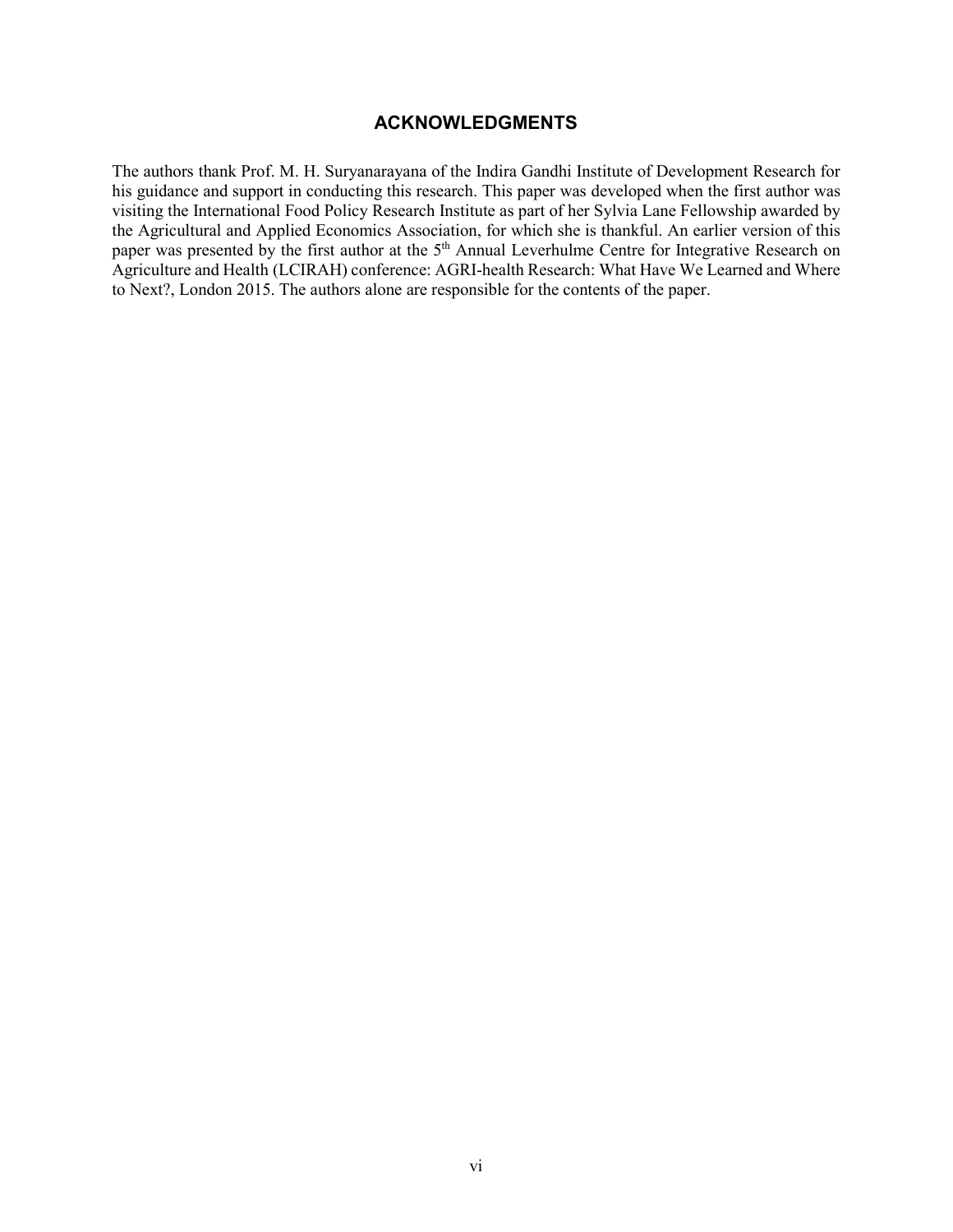## **1. INTRODUCTION**

Achieving the Sustainable Development Goals (SDGs) related to food security and nutrition will require translating agricultural and food production into nutrition security for whole populations. This basic tenet drives the recent search for strategic approaches to improving agriculture-nutrition linkages in developing countries (McDermott et al. 2015). The literature on food and nutrition security highlights several pathways toward food and nutrition–related SDGs. Considering that attaining food and nutrition security is a process that happens at multiple levels, the following pathways are commonly discussed: (1) agriculture as a source of food, (2) agriculture as a source of income for food and nonfood expenditures, (3) agricultural policy and food prices that affect food consumption, (4) women in agricultural intrahousehold decision making and resource allocation, (5) maternal employment in agriculture and its effect on childcare and feeding, and (6) the effect of women's work in agriculture on their own and their children's nutrition and health status (Kadiyala et al. 2014). Although these pathways focus on different channels and are key contributors to ensuring food and nutrition security at different levels, there is little research-based evidence on their effectiveness, nor on the policy, institutional, technological, and resource impediments that exist along them (Pinstrup-Andersen 2015). This paper analyzes these pathways from agriculture to nutrition in the context of India, focusing on the performance of Indian states across different indicators that capture information on the different dimensions of the process of food and nutrition security.

This paper contributes to the literature in two major ways. First, it analyzes the importance of and interdependencies along the major pathways in the context of a large country with high levels of malnutrition. Though some argue that all the pathways are equally important and therefore call for them to be given equal priority in discussions of food security for households and individuals (Ruel and Alderman 2013), others have questioned that broad approach, given the limited resources available for allocation across these pathways. The political economy of policy making, on the other hand, tends to focus on visible indicators and pathways over those that are not so obvious or are ignored in the public debate. Further, there is a lack of coordination among different agencies in the government that focus on different pathways. For example, in India, a developing country with a high level of undernutrition even after 40 years of the Green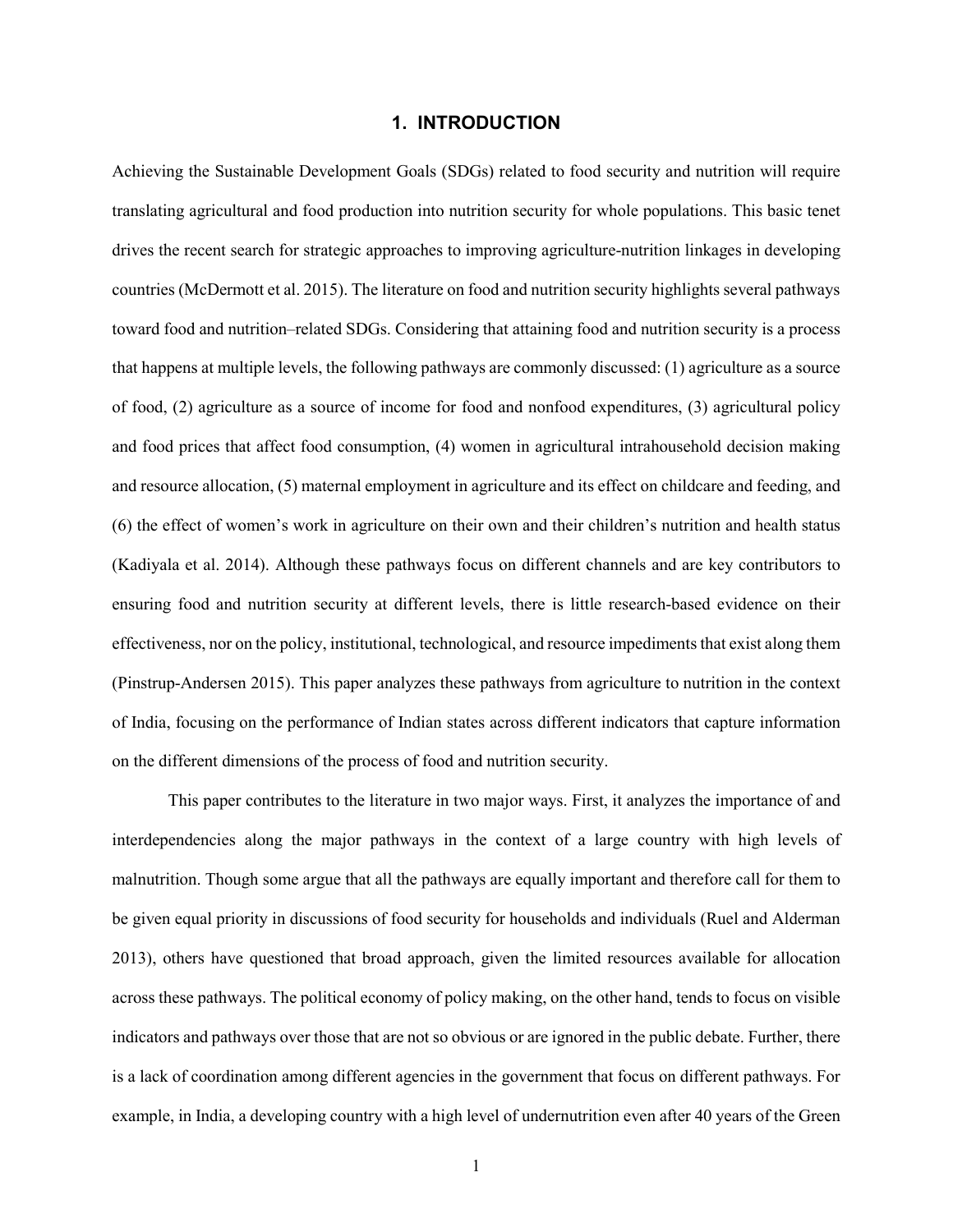Revolution in food production, this disconnect is quite evident from the mandates and actions of the sectoral ministries, the agriculture sector focusing on pathways (1) and (3), whereas pathway (5) is under the purview of the women and child development sector.

Second, the paper demonstrates an innovative use of extant datasets to cope with data inadequacy to analyze such pathways. For example, a major challenge in analyzing the pathways from agriculture to nutritional security in developing countries is the availability of reliable and systematic data to understand the status of and temporal changes in indicators, and the causal factors of nutrition across regions, states, and countries (Carletto et al. 2015).

The primary objectives of this study are (1) to understand the relationships among different agriculture-nutrition pathways as discussed in the literature and (2) to analyze whether focusing on one pathway leads to ensuring other pathways, and whether some are more important than others. This research has important implications for the allocation of funds across different sectors when multiple sectors are involved in and responsible for promoting different pathways. Further, the research provides an opportunity to evaluate whether Indian states recognize the importance of a systematic and coherent food security policy that emphasizes any or all of the pathways, or whether they are inclined toward certain types of policies due to the historical, demographic, geographic, socioeconomic, and political factors at play. The main finding of this paper is a serious disconnect in the performance of states along these different dimensions, which may be the main factor in the country's dismal performance on the Millennium Development Goals (MDGs).

The rest of the paper is organized as follows. Section 2 presents a conceptual framework for identifying selected bridging factors on the agriculture-nutrition pathway. Section 3 provides a case study of Indian states, including background on the evolution of their concepts, programs, and policies related to food security; discusses the data and methodology adopted; analyzes the main results; and provides a detailed explanation of the performance of states according to different indicators over space and time. Concluding remarks make up the last section.

2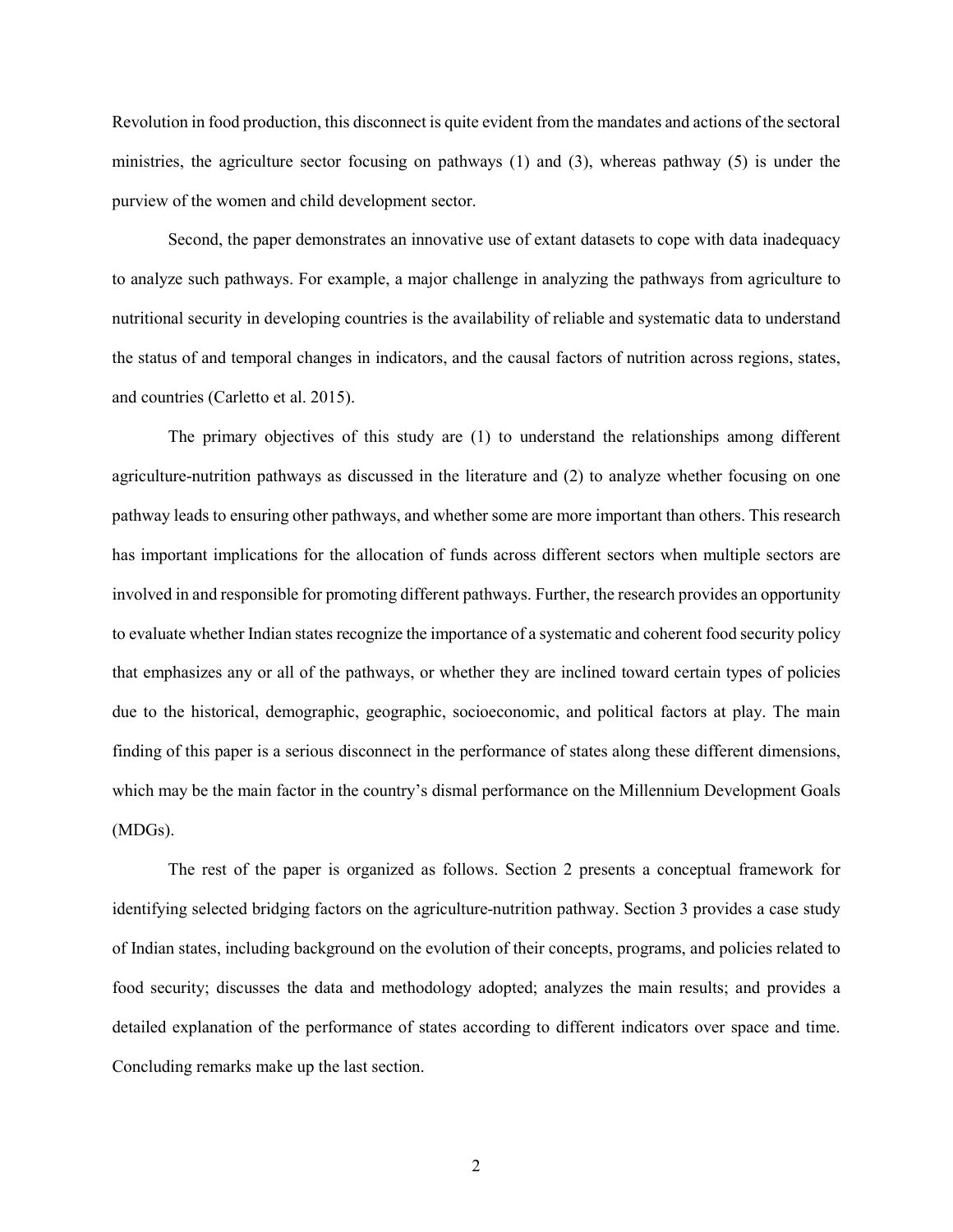## **2. A CONCEPTUAL FRAMEWORK FOR IDENTIFYING BUILDING FACTORS ON THE AGRICULTURE-NUTRITION PATHWAY**

We use data collected from various sources to analyze the different pathways, due to the lack of systematic and harmonized datasets addressing agriculture and nutrition, especially in the context of developing countries (Carletto et al. 2015). In order to develop a conceptual framework for guiding the analysis presented in this paper, we draw from four different strands in the literature on food security, agriculture, and nutrition.

The first strand relates to the process of food security and the need for a multidimensional approach to implementing policies, especially in developing countries, in the midst of high levels of undernutrition. The process of achieving food security, [1](#page-8-0) broadly speaking, has four interconnected dimensions: input, process, output, and outcome. There is a two-way causal relationship between the food system and nutritional status (Pinstrup-Andersen 2007). However, definitions of food security generally do not incorporate its multidimensional aspect, nor do they distinguish between the long-term and short-term indicators of food security along the entire agriculture-to-nutrition pathway.[2](#page-8-1) This disconnect is visible not only in the national-level discussion but also in international-level dialogues. For example, the first MDG<sup>[3](#page-8-2)</sup> targeted eradicating extreme hunger and poverty, with two indicators monitoring hunger: (1) the prevalence of underweight children younger than five years (undernutrition), and (2) the proportion of the population with less than the minimum level of dietary energy consumption (calorie inadequacy). This focus has led to global overemphasis in food security policies solely on undernutrition and calorie adequacy numbers (Fukuda-Parr and Orr 2014). Among the newly formulated goals, SDG2 (zero hunger), SDG6 (clean water and sanitation), and SDG12 (responsible consumption and production) are interlinked, focusing on various dimensions of food security recognized along the pathways from agriculture to nutrition. Yet various indicators delineated under the SDGs appear to be independent of each other. Further, though targets are

<span id="page-8-0"></span><sup>&</sup>lt;sup>1</sup> Achieving food security is a process involving production, distribution, consumer choice and consumption, adequate intake of macro- and micronutrients, and their effective assimilation (Pinstrup-Andersen 2009).

<sup>&</sup>lt;sup>2</sup> See, for example, the definition of food security formulated at the 1996 World Food Summit (FAO 1996).

<span id="page-8-2"></span><span id="page-8-1"></span><sup>&</sup>lt;sup>3</sup> For a detailed discussion of the shortfalls of MDGs in the context of agriculture and nutrition, see von Braun, Ruel, and Gillespie (2011).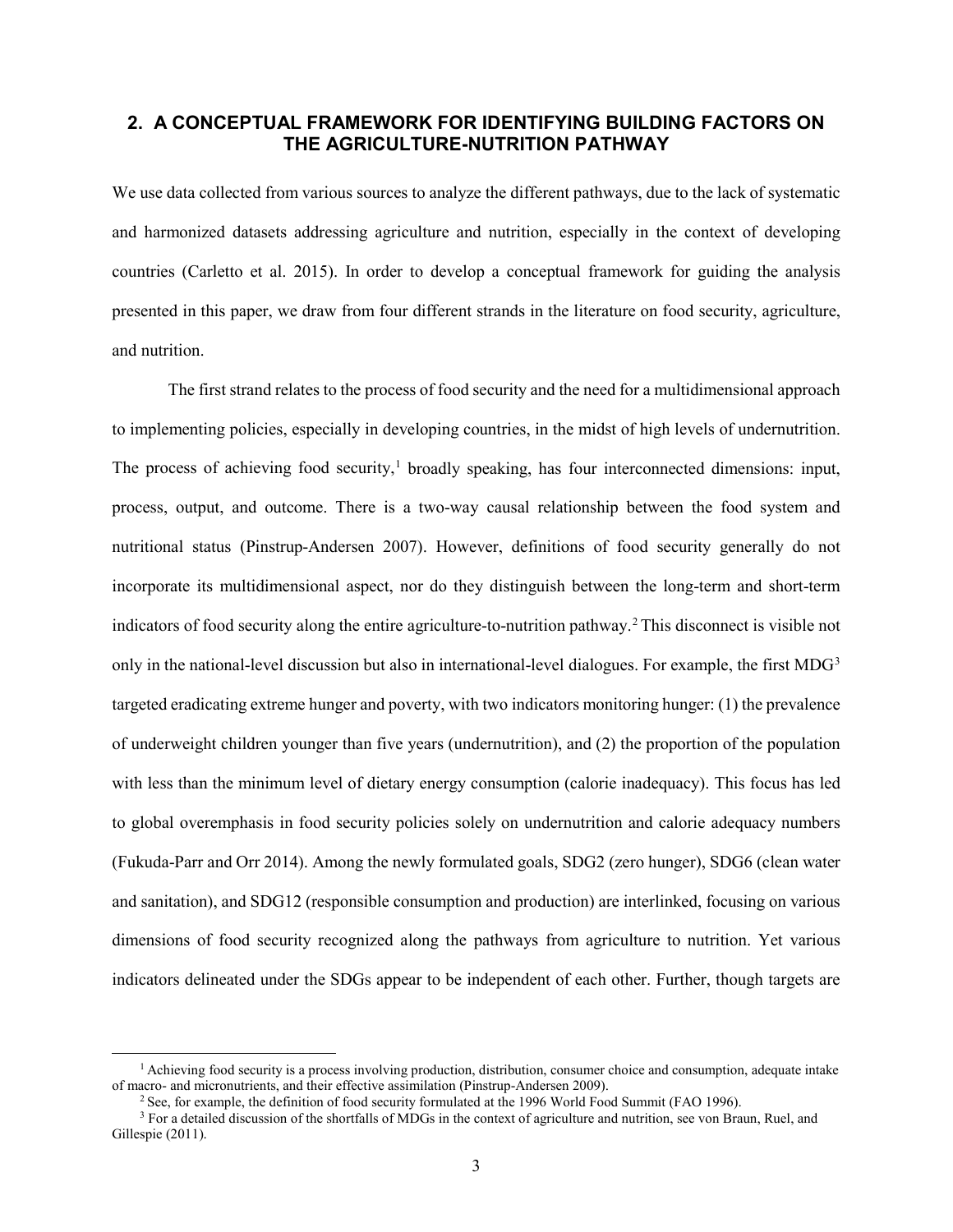set, no mechanism or framework is provided to achieve these goals (von Braun, Swaminathan, and Rosegrant 2005). In this paper, to shed some light on their interlinkages and performance, we look at dimensions of the processes and indicators of food security through the lens of pathways from agriculture to nutrition at the subnational level in India.

The second strand of the literature relates to a disconnect between agriculture and nutrition, and how it can be overcome by adopting sustainable bridging mechanisms (Figure 2.1). For example, a large number of poor households in developing countries are composed of subsistence farmers and agricultural laborers. Some argue that to ensure food security and nutritional adequacy among this population, governments should encourage consumption of micronutrient-rich foods and small animals, biofortification<sup>[4](#page-9-0)</sup> of crops (Qaim, Stein, and Meenakshi 2007), and organic home-based produce for household consumption (von Braun, Ruel, and Gillespie 2011). Further, there has been a shifting focus toward precision agriculture using modern and accessible technologies to reduce waste of resources through improving the nutrient content of food (Gebbers and Adamchuk 2010). These strategies not only ensure better agricultural practices from the point of view of SDG12, responsible consumption and production, but also ensure that the final nutritional outcomes are improved. This study contributes to this strand of the literature by considering spatial differences in the production and consumption of food as well as diversity in the food items consumed.

<span id="page-9-0"></span> <sup>4</sup> The process of breeding food crops that are rich in essential micronutrients is called *biofortification*. For further discussion, see Low and others (2007) and Qaim, Stein, and Meenakshi (2007).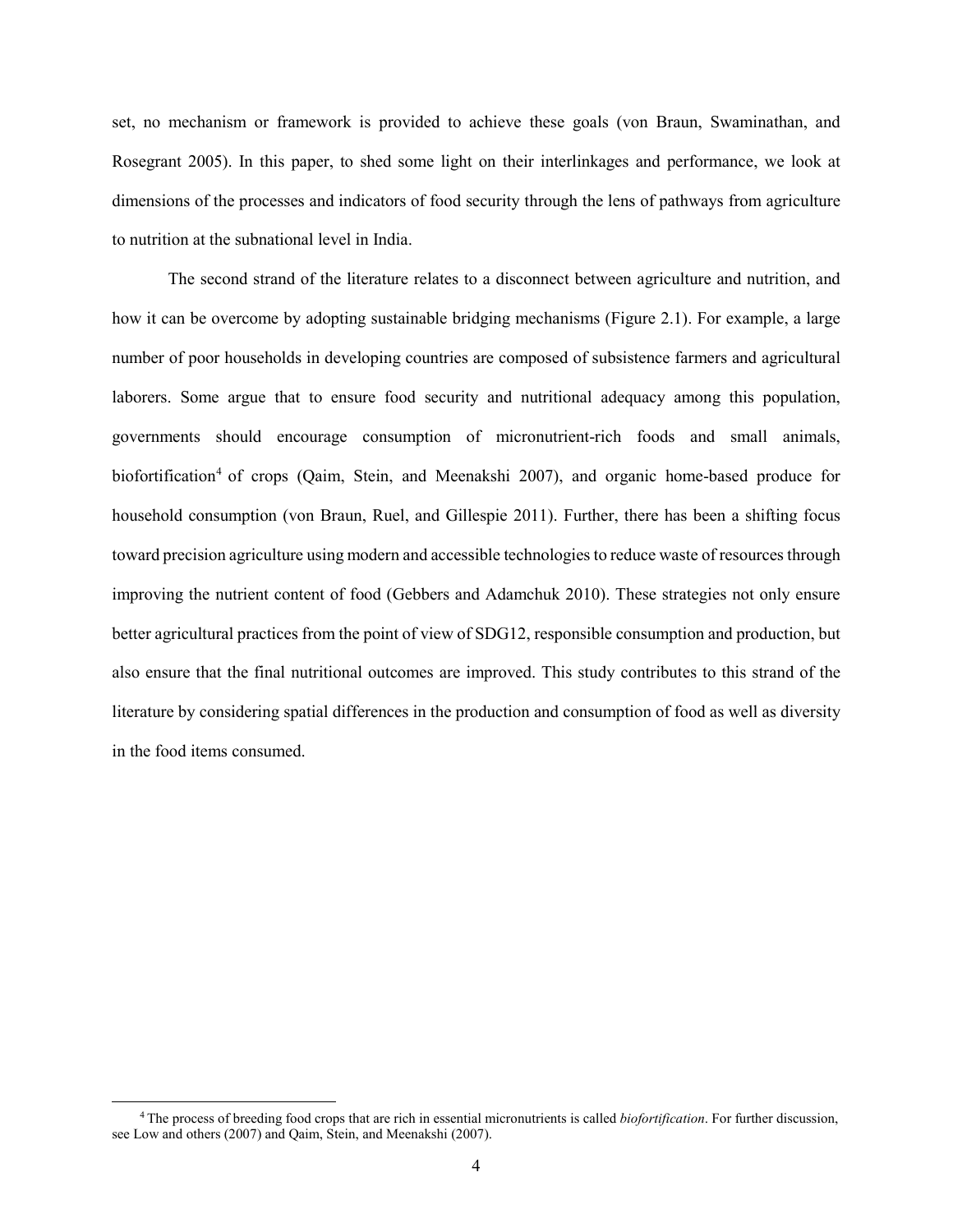**Figure 2.1 Bridging factors on the agriculture-to-nutrition pathway** 



Source: Authors' conceptualization.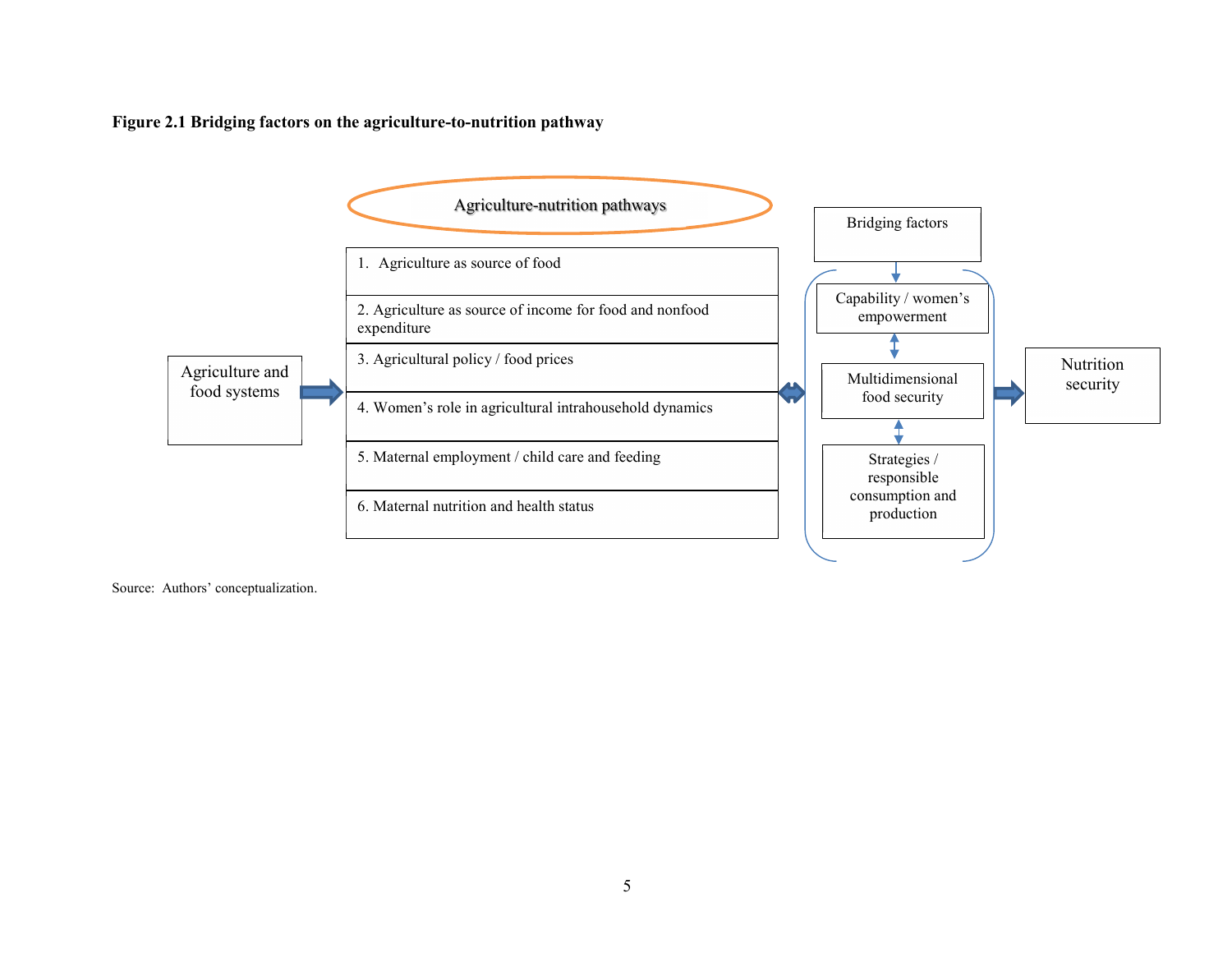The third strand of literature we reviewed draws on the capability approach, pioneered by Sen (1999) in the context of poverty and deprivation. It can help us understand the pathways from agriculture to nutrition in an integrated manner, with interconnections among entitlement (the right to food), famines and hunger, and human development and well-being to explain the causes of food and nutrition insecurity at the individual and household levels. From this perspective, food insecurity is due to a lack of both access and basic capabilities such as education and healthcare services. This approach highlights that focusing on the consumption of adequate calories alone is not enough to attain adequate nutritional status (George 1999). Diet patterns are dependent on individual and neighborhood characteristics such as the availability, convenience, safety, and price of food; literacy; social networks; and so forth (Ferrer et al. 2014). The capability framework provides a conceptual background to understand the interplay among the factors related to food security. Pathways 4, 5, and 6, identified in Figure 2.1, which focus on the impact of the mother's health status and level of empowerment on the child's nutritional status, characterize the capabilities approach, along with the quality of drinking water, sanitation, and breastfeeding practices (VanDerslice, Popkin, and Briscoe 1994; Burger and Esrey 1995; Checkley et al. 2004; Bryce et al. 2008; Spears, Ghosh, and Cumming 2013).

The last strand of the literature draws on comparative studies analyzing the nature of spatial development from the perspective of food security, agriculture, and child nutrition at the national and subnational levels. Aguayo and colleagues (2014) comparatively analyzed the performance of Indian states and found a negative relationship between economic growth and per capita income, and economic growth and child undernutrition. Further, they found a positive relationship between poverty incidence and child undernutrition across states, observing that 16 out of 28 states had very high levels of undernutrition. Last, they highlighted that child nutrition measured using multidimensional indicators has a negative relationship with child undernutrition. Similarly, a handful of studies have analyzed different aspects of the process of achieving food security in India at the subnational and regional levels (Datt and Ravallion 1998; Shetty 2002; Ghosh 2006). We focus on a set of development indicators and the role of states and their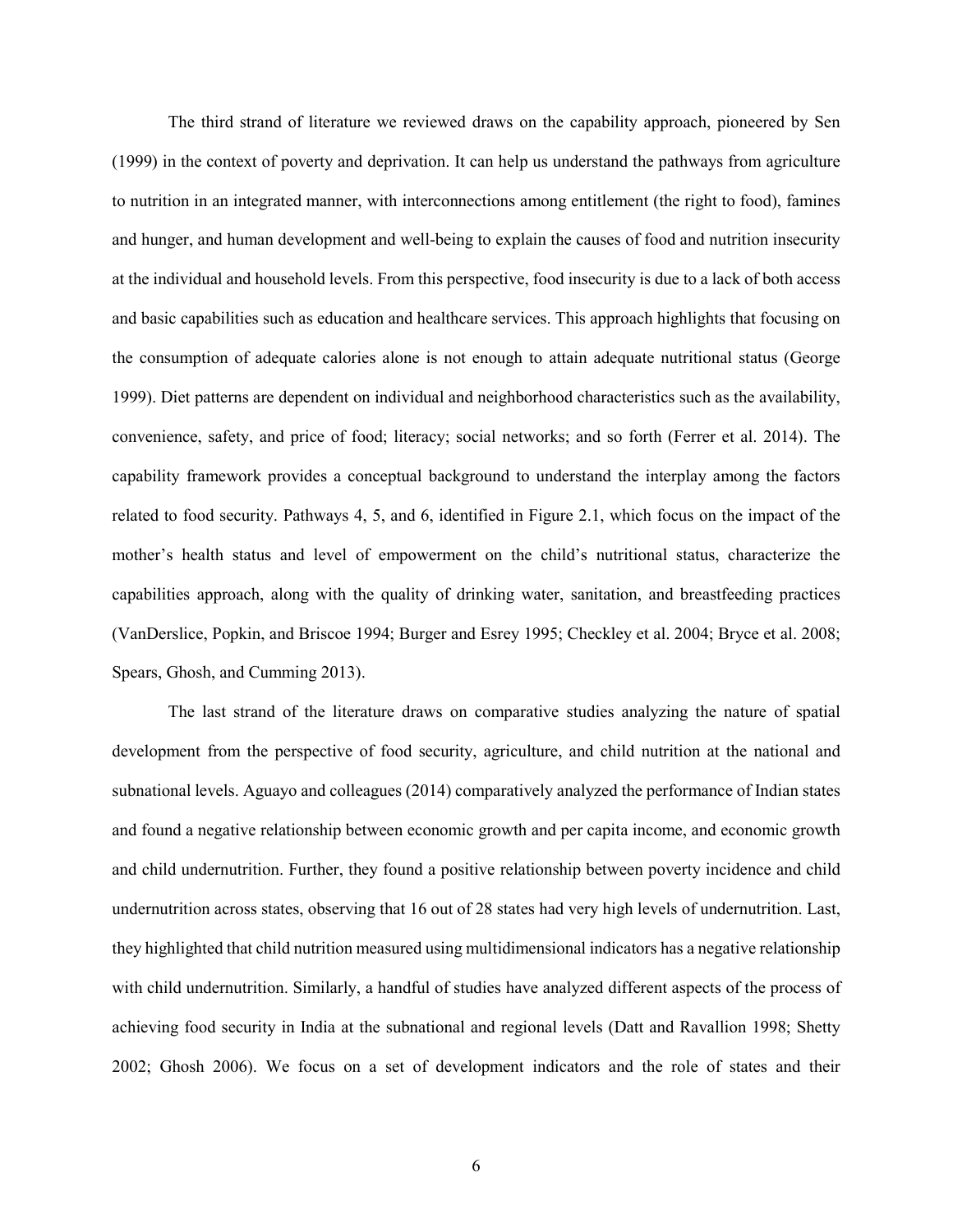interventions on these outcomes, especially focusing on women and children, who are particularly vulnerable to malnutrition.

Drawing insights from all of these strands of the literature, we analyze the performance of various states in India on different aspects of achieving of food security. Using data from multiple sources and a scorecard-based approach, this paper investigates whether a uniform, indicator-based policy or a multidimensional approach to the food security process along the pathways from agriculture to nutrition would be better suited for India. Uniformity in food security status may be defined as invariance in a state's rankings on different indicators—that is, under uniformity, the relative ranking of a state based on the absolute values of different indicators remains invariant across these indicators. Heterogeneity in findings will imply that the present uniform approach of providing food grains to all, based on cereal or calorie intake statistics, may not suffice. Further, we can provide evidence that some forms of government intervention and some initiatives of private agents, civil society, and nongovernmental organizations have helped improve the performance of states on a particular indicator. Such evidence may suggest a possible direction for policy making at the subnational level.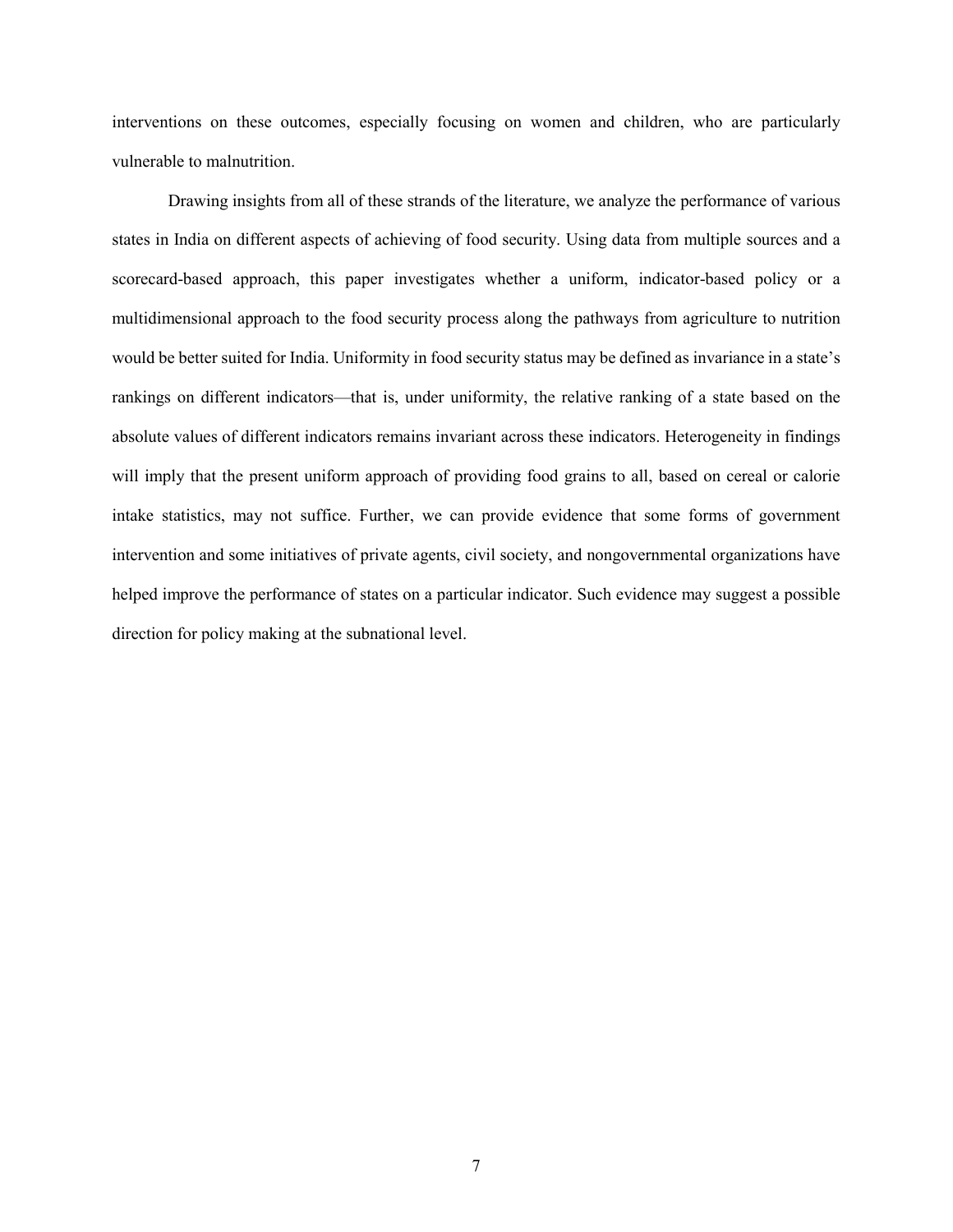## **3. A CASE STUDY OF INDIAN STATES**

#### **Background and Context**

In the last two decades, India's remarkable economic growth performance has not been matched with similar performance in the social sectors of education, health, and nutrition. Just after India gained independence, the availability of food grains in the country was a serious concern, so the focus of food security policies was on ensuring adequate availability. The Green Revolution in the 1960s helped the country achieve more than the optimal level of food grain stocks, primarily of rice and wheat, leading to food self-sufficiency at the national level. During that period, the yield per acre of land improved significantly, enabling the country to produce more food without any increase in the area of land cultivated. Yet this approach was in contrast to the definition of food security promulgated by the Food and Agriculture Organization of the United Nations (FAO): "ensuring that all people at all times have both physical and economic access to the basic food they need" (1983). In addition, the internationally used definition and scope of food security has been expanding since then to incorporate various dimensions—food security is now about not only food availability at the national level but access and utilization at the household and individual levels. Recognizing this trend, India slowly evolved its policies over time to incorporate the different dimensions of food security. However, despite common knowledge of the multidimensionality of food security, planning bodies and government departments still worked in silos.

The Food Corporation of India was set up in 1965. Its multifaceted role was to oversee the distribution of food grains, protect the interests of farmers, maintain adequate buffer stocks, and regulate the market price of food grains. To ensure better food access and delivery mechanisms for all types of households, the government adopted a major intervention called the Public Distribution System (PDS) to improve the provision of staple food grains. The PDS itself underwent reform in 1992 and again in 1997, becoming more targeted. The Antyodaya Anna Yojana program was introduced in 2000 to target the poorest of the poor. During this phase, the focus of food security policies in India shifted from the national and household levels to the individual level. Thus, in-kind transfers played a major role in improving cereal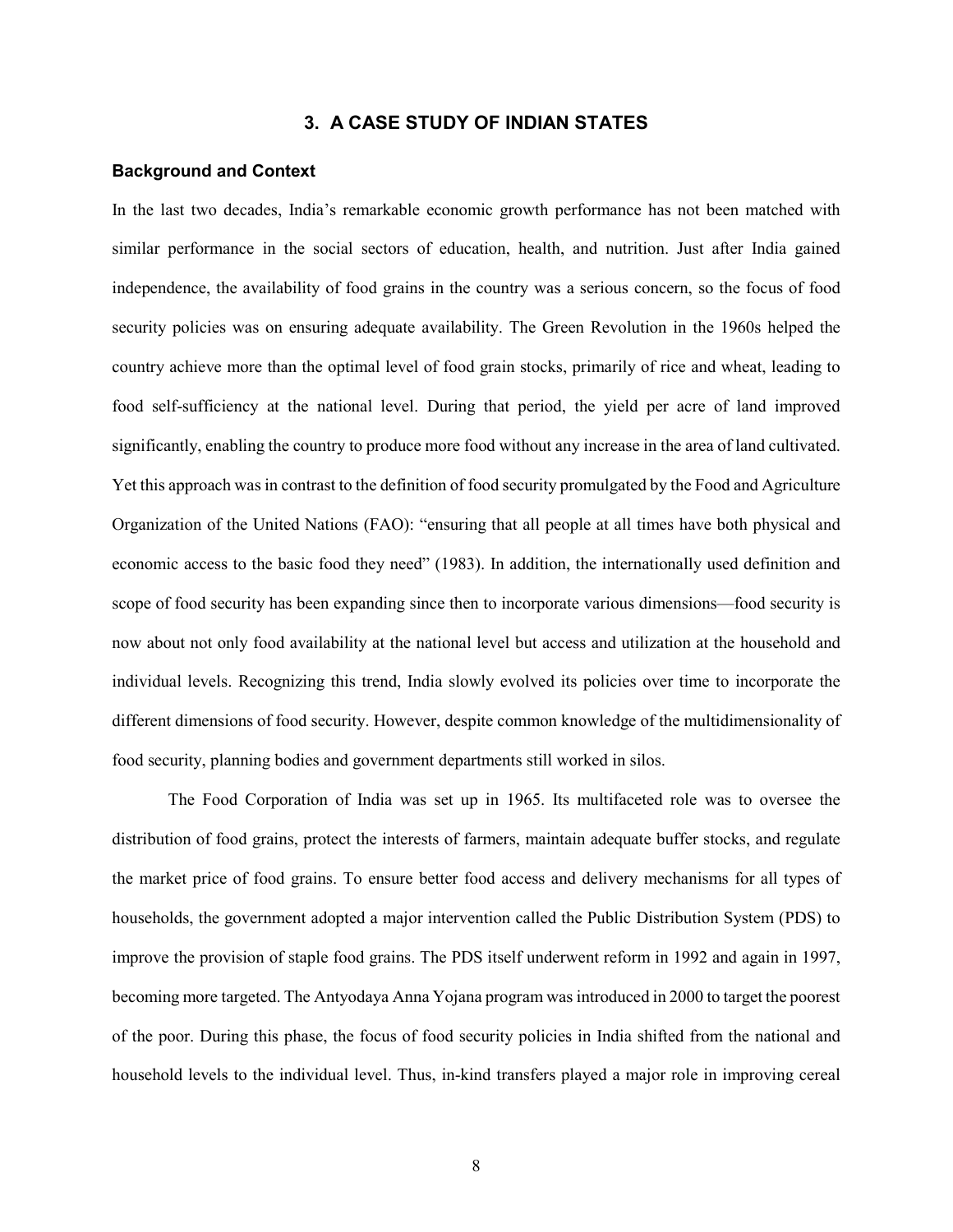intake in the country. Kumar and colleagues (2014) documented the success of the PDS in tackling the twin problems of poverty and undernourishment.

This development in ensuring food security was also complemented by programs focusing on other dimensions of the process. The Integrated Child Development Services (ICDS) program and the Mid-day Meal Scheme (MDMS) were started as large-scale initiatives for preschool children (younger than six years old), pregnant women, and adolescent girls. The ICDS was launched in 1975 as a supplementary nutrition program. The objective was to provide food, education, and healthcare facilities to reduce mortality, morbidity, and malnutrition, and improve school enrollment. The MDMS was implemented nationally in 1995 to provide free meals to children enrolled in primary and upper primary classes. Despite the presence of such large-scale food distribution programs, however, there was no improvement in the nutritional status of either children or adults, an outcome that can be attributed to a lack of focus on factors that improve the absorption of nutrients, such as water and sanitation facilities. One important factor was that the government missed out on specifically targeting children younger than three years old, even though most brain development, growth, and nourishment takes place during the first three years. A major challenge of these programs is the poor quality of the diet consumed, which is inadequate in protein, fat, vitamins, and minerals. This issue is evident from the simultaneous presence of under- and overnutrition as well as micronutrient deficiency diseases, known as the "triple burden of malnutrition" in the country (Popkin 2001; Gómez et al. 2013). Further, an appreciation for the linkages between agriculture and nutrition was missing in the implementation of this gamut of food security policies.

Cereal or calorie intake, in the absence of any integrated food security framework, remains the main focus of food security policies in India. The recently enacted National Food Security Act of India (2014) adopts a similar approach whereby the policy recommendations are based on a single indicator of food security (calorie intake). However, the salient question is whether a uniform policy prescription of distributing subsidized food grains is valid when food security itself is a multidimensional concept and the food security profile across Indian states is heterogeneous. One of the solutions to this problem is analyzing the input, process, output, and outcome indicators of food security in an integrated framework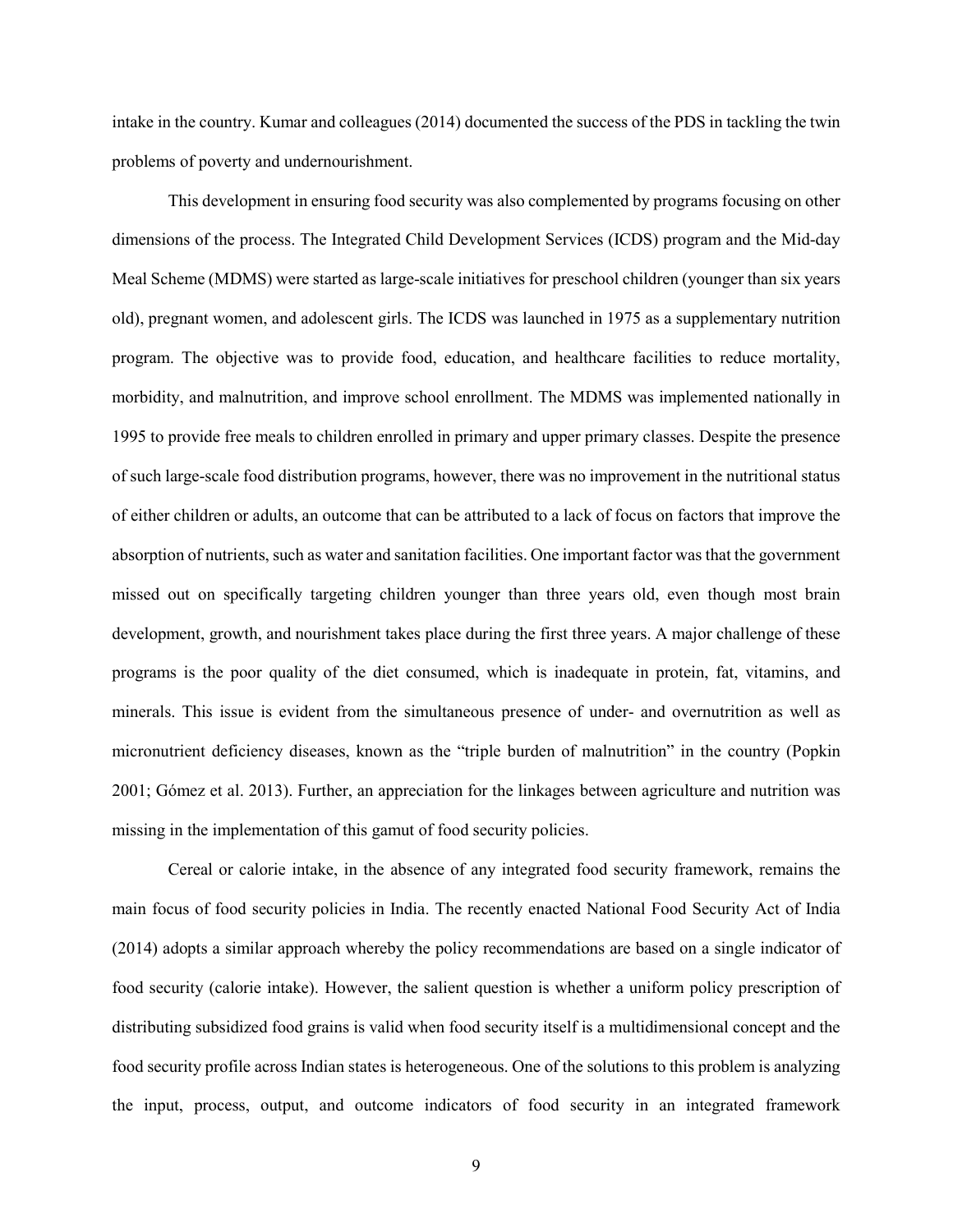(Suryanarayana and Silva 2007). Vaidyanathan (2003) and Deaton and Drèze (2009) pointed out that an analysis of nutrition security is incomplete if it is based only on an assessment of calorie intake. In fact, food security policies in India are not forward looking, nor do they contain any provision to face sudden shocks and protect the vulnerable. Food security and nutrition monitoring systems in India have remained disconnected from policy implementation (Babu 1997). Often, if the information content of an indicator belonging to one particular dimension of the process overlaps with that of other indicators, then it is irrelevant which indicator is used for policy purposes. However, this precept may not hold in the face of heterogeneous food security profiles, such as those that exist across Indian states.

This discussion brings us to the main question we ask in this paper. To better understand these issues and inform both academia and policy makers, there is a need to analyze the linkages and disconnects among the various dimensions of food security in India. This paper synthesizes information from different sources over the past few decades to depict the channels of agriculture and nutrition linkages, paving the way for informed, structured, and targeted policy making.

#### **Data and Methodology**

The food security framework presented in Figure 3.1 provides the conceptual background for our analysis. Table 3.1 maps data on various food security indicators pertaining to the different dimensions and pathways—including those measuring agricultural production, consumption expenditure, sanitation and hygiene facilities, care practices, health, and anthropometric status—across contemporary surveys, noting the sources of data. An ideal dataset would provide information at the individual level on different dimensions and indicators, as discussed above, over a period of time. In total, we examined 20 indicators for the purposes of this analysis. The *input* dimension is measured by indicators such as income and per capita availability and import of food grains. The level of education; access to clean drinking water, hygiene, and sanitation facilities; and childcare practices relate to the *process* dimension. Indicators of the *output* dimension include share of food in expenditures; consumption from the PDS; dietary diversity; and nutrient intake, measured in both calories and grams. Nutritional status is the *outcome* indicator.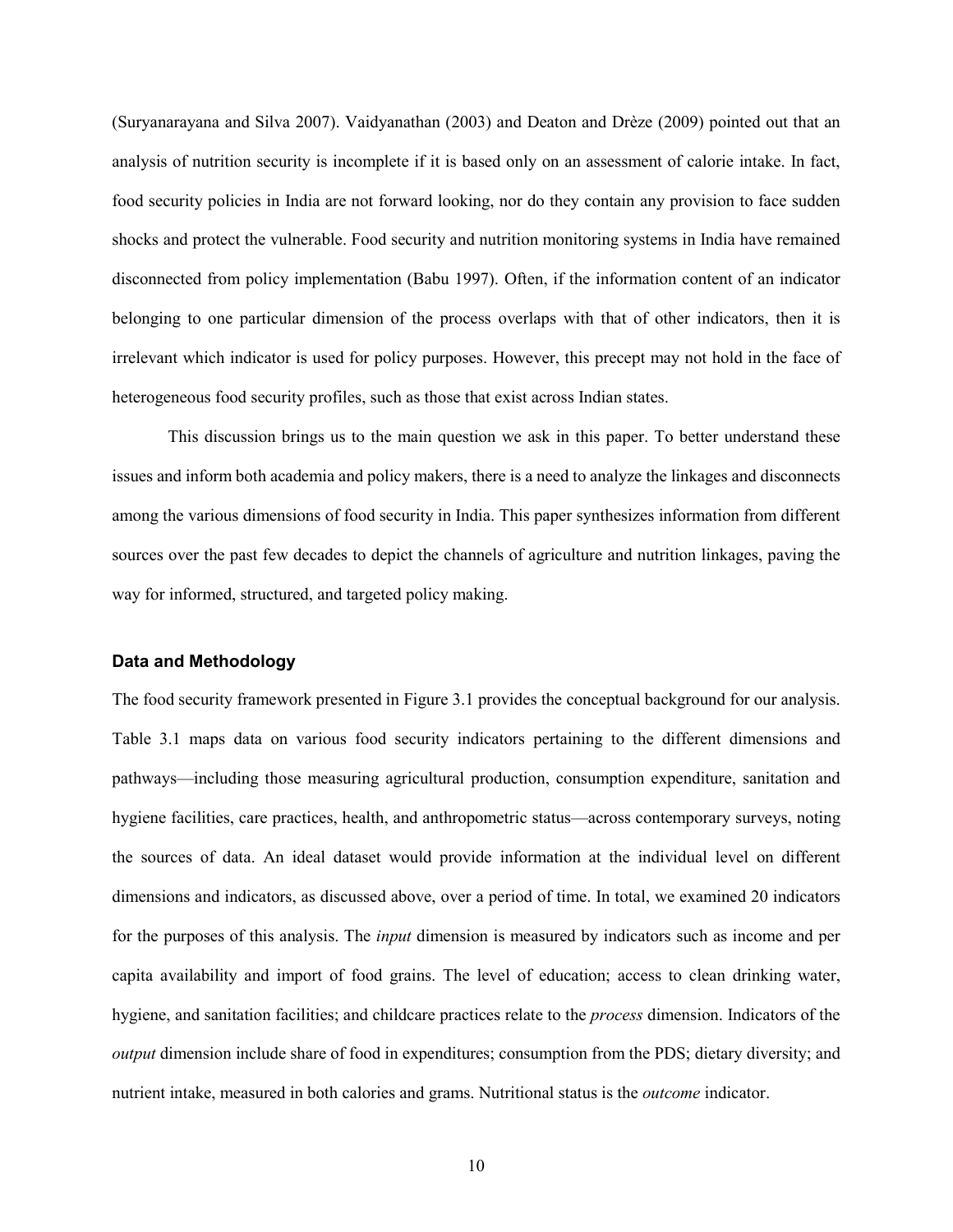

**Figure 3.1 Food, agriculture, and nutrition security framework**

Source: Adapted from Pinstrup-Andersen and Watson (2011); Babu, Gajanan, and Hallam (2017).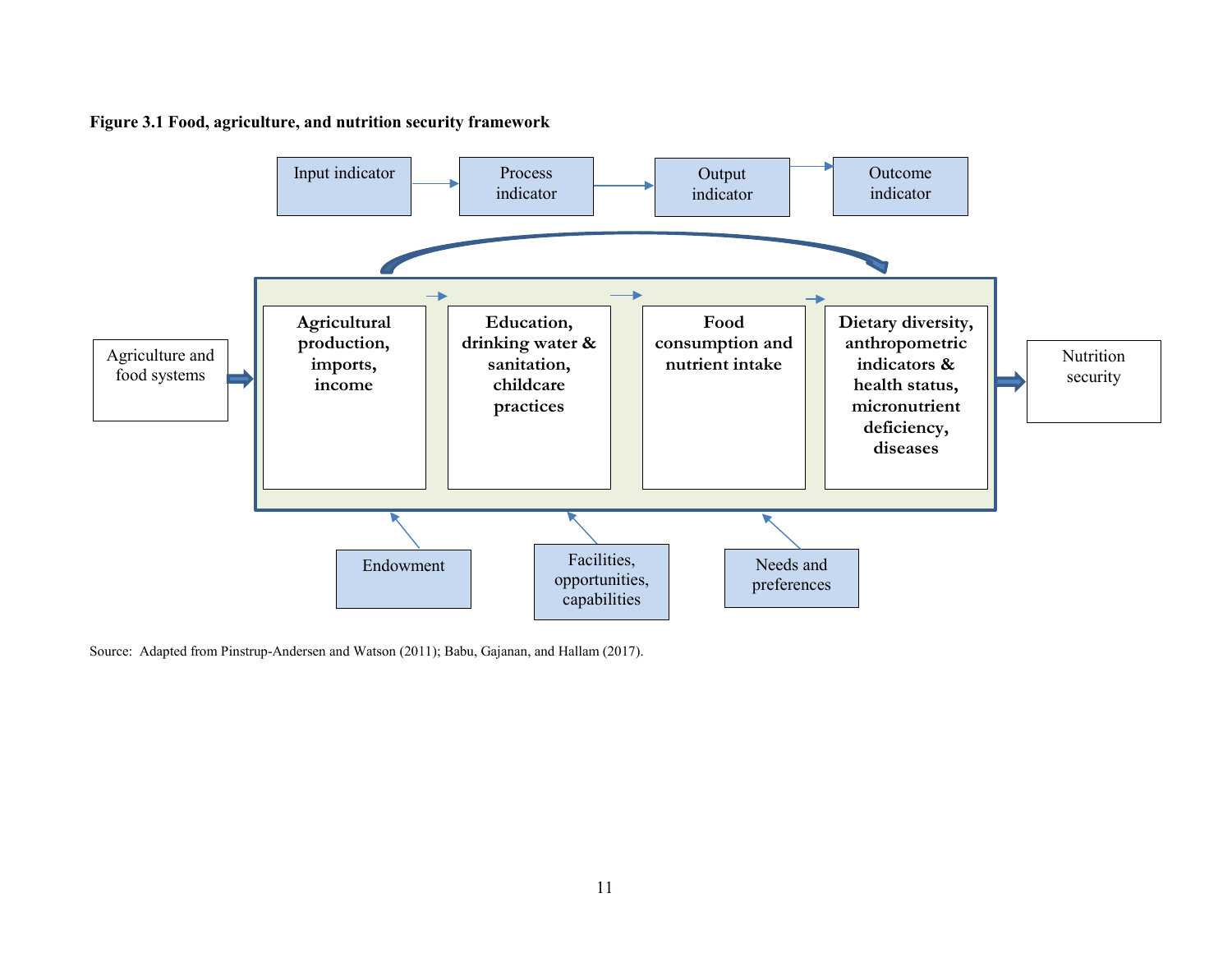| <b>Dimension</b>                   | <b>Broad indicators</b>           | <b>Specific indicator</b>                                                                               | Type of<br>indicator | <b>Source</b>   | <b>Timeframe</b>                            |  |
|------------------------------------|-----------------------------------|---------------------------------------------------------------------------------------------------------|----------------------|-----------------|---------------------------------------------|--|
|                                    | Food production                   |                                                                                                         |                      | <b>RBI DBIE</b> | 2005-2006                                   |  |
| Availability                       | and availability                  | Agricultural production                                                                                 | Input                | <b>NSS</b>      | 2004/2005,<br>2009/2010                     |  |
| Access                             | Income                            | Monthly per capita expenditure,<br>Public Distribution System (PDS)<br>participation                    |                      | <b>NSS</b>      | 1972/1973-<br>2011/2012                     |  |
|                                    | Education                         | Literacy rate                                                                                           |                      | Census          | 1990, 2001, 2010                            |  |
| Health and<br>sanitation           | Sanitation                        | Drinking water, sanitation facilities                                                                   | Process              |                 |                                             |  |
| Care<br>practices                  | Healthcare<br>practices           | Immunization                                                                                            |                      | DLHS, CES       | 2002-2004.<br>2007/2008, 2009,<br>2011/2012 |  |
|                                    | Childcare<br>practices            | Breastfeeding practices, women's<br>empowerment                                                         |                      |                 |                                             |  |
| Food<br>consumption                | Food intake,<br>dietary diversity | Share of food in expenditures, food<br>group share and Shannon diversity<br>index, consumption from PDS | Output               | <b>NSS</b>      | 1972/1973-<br>2011/2012                     |  |
|                                    | Nutrient intake                   | Calories, protein, fat                                                                                  |                      |                 |                                             |  |
| Food<br>utilization by<br>the body | Anthropometric<br>indicators      | Weight for age                                                                                          | Outcome _____        | <b>NFHS</b>     | 1992/1993.<br>1997/1998.<br>2005/2006       |  |
|                                    | Micronutrient<br>deficiencies     | Iron-deficiency diseases, vitamin A<br>deficiency                                                       |                      | <b>NNMB</b>     | 2003-2006                                   |  |

#### **Table 3.1 Food security profile and data sources**

Source: Authors.

Note: For our present analysis data sources are as follows: Census = India National Census (India, ORGCC 2001); CES = Coverage Evaluation Survey (UNICEF 2009); DLHS = District-Level Household and Facility Survey (IIPS 2010); NFHS = National Family Health Survey (2007); NNMB = National Nutrition Monitoring Bureau (India, NNMB 2008); NSS = India National Sample Survey (India, MOSPI 2004-05); RBI DBIE = Reserve Bank of India Database on Indian Economy (RBI 2006); Online database: India Time Series (EPWRF 2013). For each indicator, we have also examined the performance of states since seventies for our understanding. However, discussion on the same is beyond the scope of this paper. Table 2.1 thus lists all the years for which data is available for the different indicators.

The data are mapped according to whether the indicators are long-term or short-term in nature.

Thus, data for long-term indicators at the state level are mapped with those on short-term indicators

conducted in the previous year. For example, for examining the food security profile for the year 1992/1993,

the consumption and nutrient intake data (output dimension) correspond to the year 1993/1994, and the data

for the rest of the indicators correspond to the year 1992/1993.<sup>[5](#page-17-0)</sup> Our present analysis is for 2005/2006. Our

<span id="page-17-0"></span> $5$ The mapping exercise across different datasets was conducted for different years and involved many limitations, as discussed above. Long-term indicators such as health and nutritional outcomes need to be matched with short-term indicators such as agricultural production and consumption patterns. For illustration purposes, let us consider the correlation matrix for two periods— 1992/1993 and 2005/2006. For the year 1992/1993, the following relations hold:

<sup>(1)</sup> Positive and significant correlation between output (protein intake) and outcome (anthropometric) indicators; between the presence of a toilet facility and final outcome indicators; between monthly per capita expenditure (MPCE) and fat intake (output indicator); between literacy (primary) and presence of toilet/latrine facilities; and between exposure to mass media and presence of toilet/latrine facilities.

<sup>(2)</sup> Negative and significant correlation between the output (per capita food expenditure and food share) and final outcome indicators, and between infant mortality and presence of a toilet facility.

For the year 2005/2006, the following relations hold: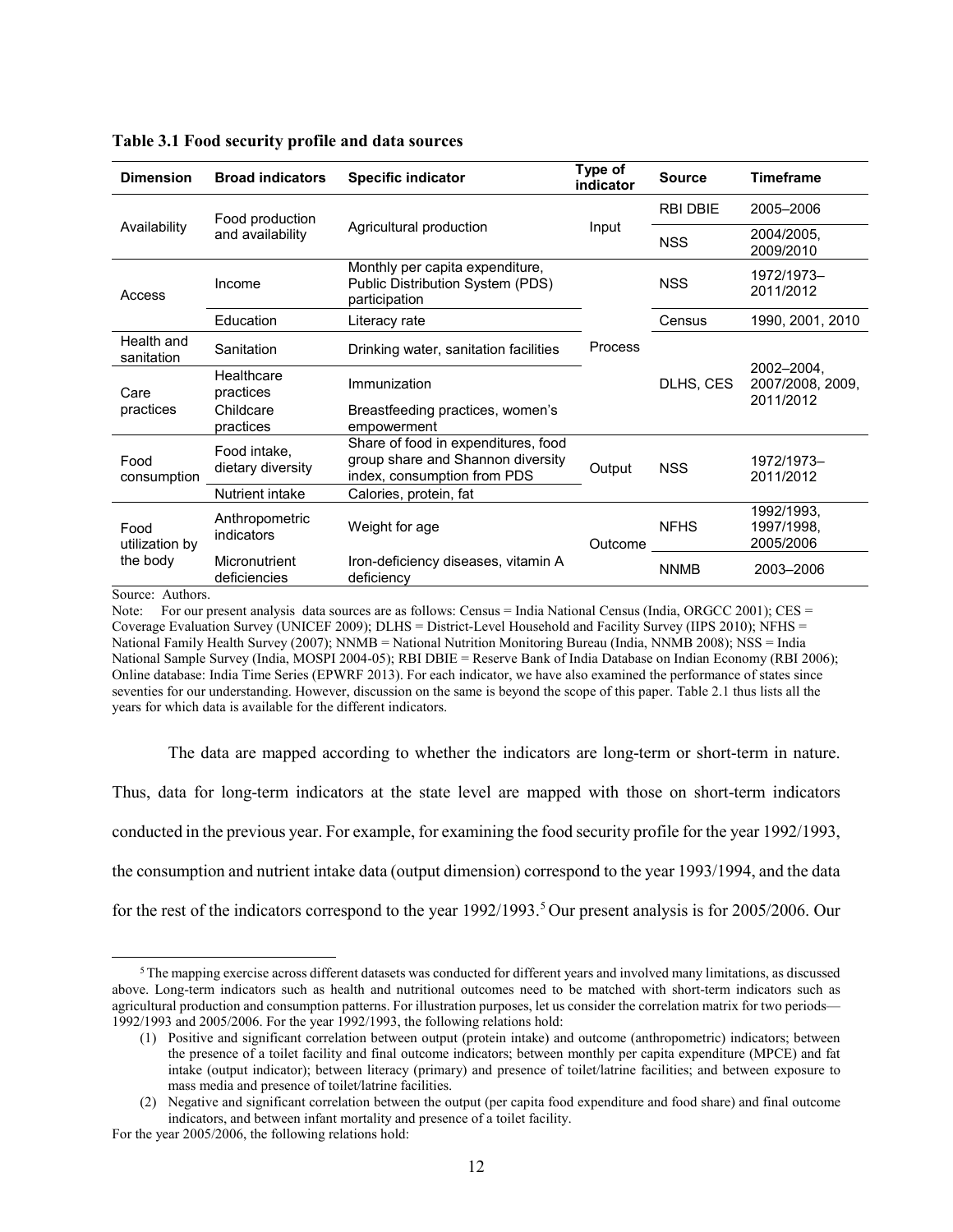choice of indicators pertaining to different dimensions is supported by evidence from the literature and by policy relevance. Haddad, Kennedy, and Sullivan (1994) offered an economic explanation of the choice of indicators: the ratio of the cost of collecting data to the cost of not collecting data. However, factors such as location and level of aggregation also matter. The authors concluded that simple indicators are the best for identifying food-secure and food-insecure entities at the individual, household, and regional levels. Some of the indicators chosen for our analysis in fact are the ones listed by Haddad, Kennedy, and Sullivan (1994), such as number of unique food items consumed, vaccination status, and drinking water and sanitation facilities. In fact, the choice of indicators depends on the factors that have been neglected yet are crucial for ensuring proper child nutrition. They include, for example, breastfeeding, sanitation, and hygiene facilities. It is quite surprising to note that indicators identified as very important for determining a child's nutritional status are still not included in policy making on related issues in India.

We use a disaggregated dashboard approach to depict the performance of states on the different indicators (Table 3.2). <sup>[6](#page-18-0)</sup>This approach provides a visual representation, which permits a comparison of absolute values across indicators that is usually not possible due to differences in units of measurement. There may or may not be an ideal attainment value for all indicators. For example, one cannot decide a benchmark for agricultural production or availability of food grains from the PDS. In such cases, we resort to the performance of various government interventions to understand the status of food security pertaining to that particular indicator. Based on the quartile values of the indicators, we classify states into four quartile groups. Still, a state's presence in the highest quartile group for a particular indicator does not imply that in an absolute sense the state is performing above average. However, in the final table on uniformity, no instances arise in which all states are above or below the average level of performance. Wherever possible

 <sup>(1)</sup> Positive and significant correlation between drinking water facility and anthropometric indicators, and between drinking water and anemia.

<sup>(2)</sup> Negative and significant correlation between MPCE and food grains production, between MPCE (food) and food grains production, between food share and food grains production, and between presence of toilet facilities and infant mortality rates.

<span id="page-18-0"></span>There is a plethora of evidence supporting interdependency between the final nutritional outcome and different input, process, and output indicators, primarily using regression techniques. However, the performance of individual states on the various indicators needs to be measured and verified for an understanding of uniformity in multidimensionality

 $6$  Similar to the approach in Sachs et al.  $(2016)$ .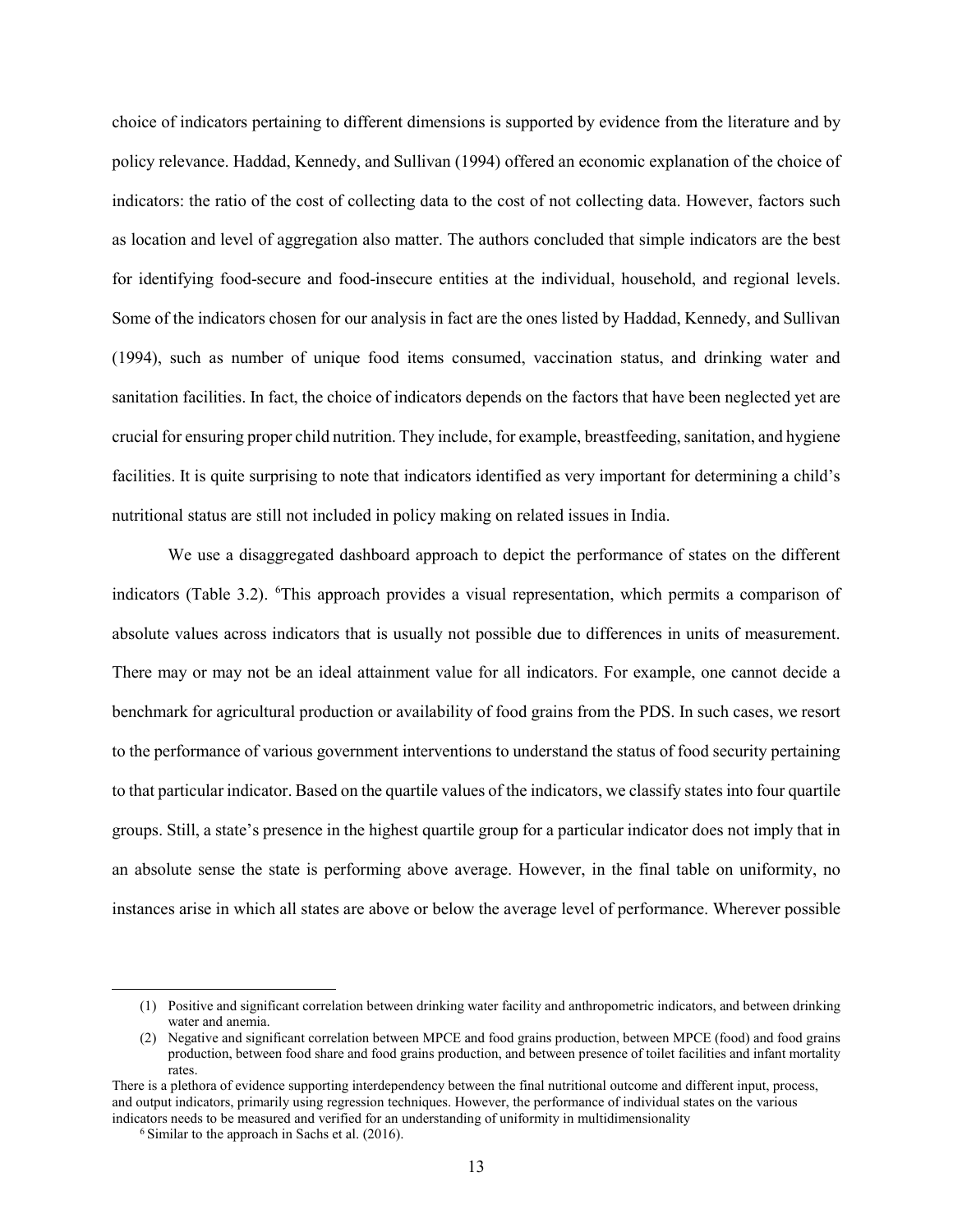we refer to benchmarks; for example, in the case of nutrient intake, the minimum requirements are well defined.

The data on each indicator are jointly analyzed for the rural and urban sectors. [7](#page-19-0)Data on the different indicators correspond to the year in which the relevant survey was last conducted, as outlined in Table 2.1. States are then classified into different quartile groups; see the legend for interpretation of the colors.

<span id="page-19-0"></span> <sup>7</sup> Detailed results are available on request.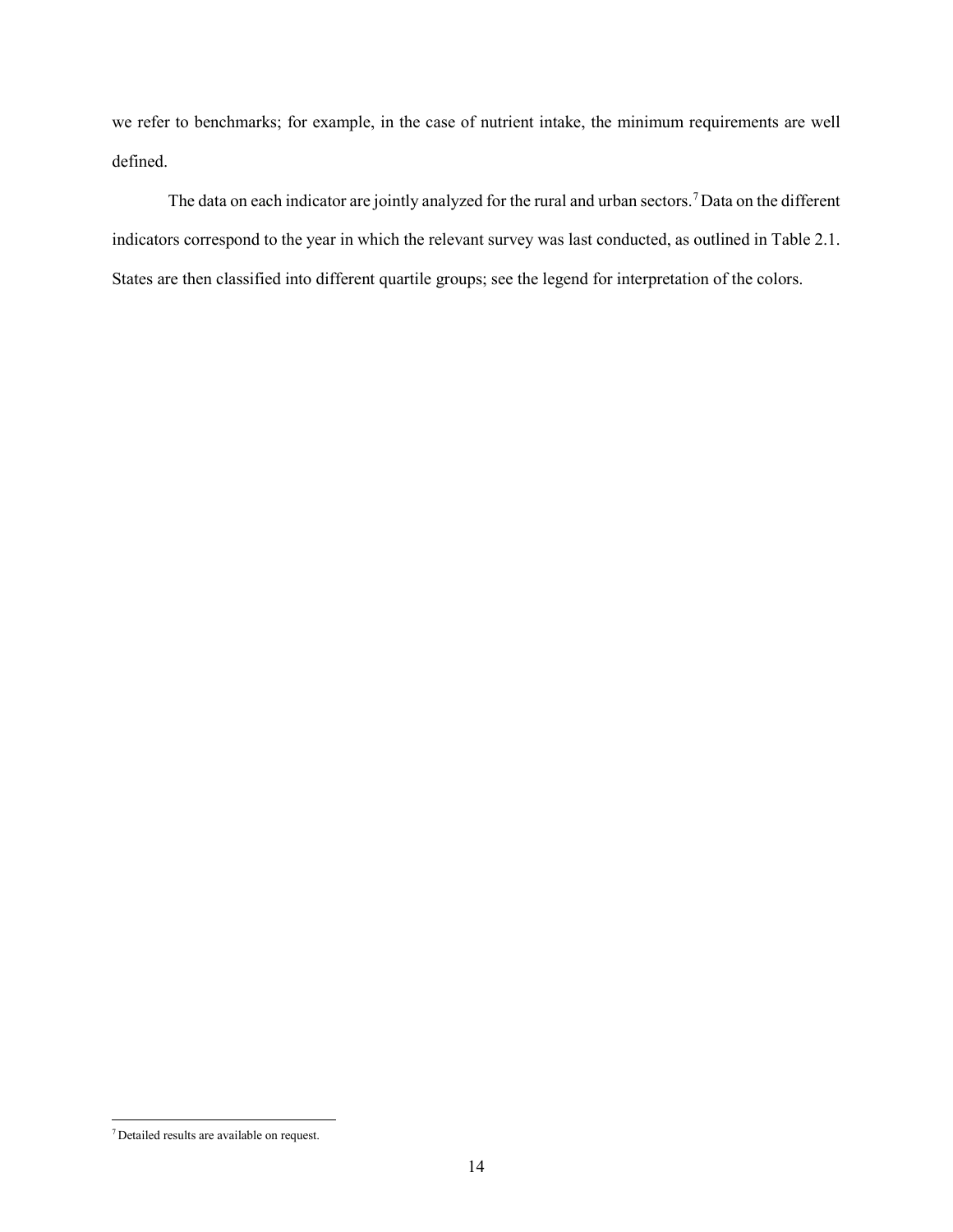|                | <b>INPUT</b>                    |                            |             |           |                   | <b>PROCESS</b> |           |                |                   |                          |                 |                     |                          |                        |
|----------------|---------------------------------|----------------------------|-------------|-----------|-------------------|----------------|-----------|----------------|-------------------|--------------------------|-----------------|---------------------|--------------------------|------------------------|
|                | <b>STATE</b>                    | <b>Total</b><br>production | <b>Rice</b> | Wheat     | Coarse<br>cereals | <b>Pulses</b>  | Income    | Educa-<br>tion | Immuni-<br>zation | <b>Drinking</b><br>water | Sanita-<br>tion | Vitamin A<br>dosage | <b>Breast</b><br>feeding | Women's<br>empowerment |
|                | <b>ASSAM</b>                    | WP.                        | <b>AA</b>   | WP.       | <b>WP</b>         | <b>WP</b>      | <b>BA</b> | <b>BA</b>      | <b>WP</b>         | <b>WP</b>                | <b>BP</b>       | <b>WP</b>           | <b>BP</b>                | <b>BA</b>              |
|                | <b>WEST</b><br><b>BENGAL</b>    | <b>AA</b>                  | <b>BP</b>   | <b>BA</b> | <b>BA</b>         | <b>WP</b>      | <b>AA</b> | <b>BA</b>      | <b>AA</b>         | <b>AA</b>                | <b>BP</b>       | <b>BP</b>           | <b>BA</b>                | <b>AA</b>              |
| EAST           | <b>BIHAR</b>                    | <b>BA</b>                  | <b>BA</b>   | <b>AA</b> | <b>BA</b>         | <b>AA</b>      | <b>WP</b> | <b>WP</b>      | <b>WP</b>         | <b>BA</b>                | <b>WP</b>       | <b>BA</b>           | <b>WP</b>                | <b>WP</b>              |
|                | <b>ORISSA</b>                   | WP.                        | <b>AA</b>   | <b>WP</b> | <b>WP</b>         | <b>BA</b>      | <b>WP</b> | <b>AA</b>      | <b>AA</b>         | <b>BA</b>                | <b>WP</b>       | <b>BP</b>           | <b>BP</b>                | <b>BA</b>              |
| <b>CENTRAL</b> | <b>MADHYA</b><br><b>PRADESH</b> | <b>AA</b>                  | <b>WP</b>   | <b>AA</b> | AA                | <b>BP</b>      | <b>BA</b> | <b>WP</b>      | <b>WP</b>         | <b>BA</b>                | <b>WP</b>       | <b>WP</b>           | <b>WP</b>                | <b>WP</b>              |
|                | <b>UTTAR</b><br><b>PRADESH</b>  | <b>BP</b>                  | <b>BP</b>   | <b>BP</b> | <b>BP</b>         | <b>BP</b>      | <b>WP</b> | <b>BA</b>      | <b>WP</b>         | <b>AA</b>                | <b>BP</b>       | <b>WP</b>           | <b>WP</b>                | <b>WP</b>              |
| <b>NORTH</b>   | <b>PUNJAB</b>                   | <b>BP</b>                  | <b>BP</b>   | <b>BP</b> | <b>BA</b>         | <b>WP</b>      | <b>BP</b> | <b>BA</b>      | <b>BP</b>         | <b>AA</b>                | <b>BP</b>       | <b>AA</b>           | <b>AA</b>                | <b>BP</b>              |
|                | <b>HARYANA</b>                  | <b>AA</b>                  | <b>BA</b>   | <b>BP</b> | <b>BA</b>         | <b>BP</b>      | <b>BP</b> | <b>BA</b>      | <b>BA</b>         | <b>BP</b>                | <b>BA</b>       | <b>WP</b>           | <b>WP</b>                | <b>AA</b>              |
|                | <b>RAJASTHAN</b>                | <b>BP</b>                  | <b>WP</b>   | <b>AA</b> | <b>BP</b>         | <b>BP</b>      | <b>WP</b> | <b>WP</b>      | <b>WP</b>         | <b>BA</b>                | <b>BA</b>       | <b>WP</b>           | <b>BA</b>                | <b>WP</b>              |
| <b>WEST</b>    | <b>GUJARAT</b>                  | <b>BA</b>                  | <b>WP</b>   | <b>AA</b> | <b>AA</b>         | <b>AA</b>      | <b>BA</b> | <b>BA</b>      | <b>BA</b>         | <b>AA</b>                | <b>BA</b>       | <b>BA</b>           | <b>AA</b>                | <b>BP</b>              |
|                | <b>MAHARASH-</b><br><b>TRA</b>  | AA                         | <b>BA</b>   | <b>BA</b> | <b>BP</b>         | <b>BP</b>      | <b>BP</b> | <b>AA</b>      | <b>AA</b>         | <b>WP</b>                | <b>BA</b>       | <b>AA</b>           | <b>AA</b>                | <b>AA</b>              |
|                | <b>TAMIL NADU</b>               | <b>BA</b>                  | <b>AA</b>   | <b>BP</b> | AA                | <b>BA</b>      | <b>AA</b> | <b>AA</b>      | <b>BP</b>         | AA                       | <b>BA</b>       | <b>BP</b>           | <b>BP</b>                | <b>BP</b>              |
| <b>SOUTH</b>   | <b>KARNATAKA</b>                | <b>BA</b>                  | <b>BA</b>   | <b>BA</b> | <b>BP</b>         | <b>AA</b>      | <b>AA</b> | <b>BA</b>      | <b>AA</b>         | <b>BA</b>                | <b>BA</b>       | <b>AA</b>           | <b>AA</b>                | <b>AA</b>              |
|                | <b>KERALA</b>                   | <b>WP</b>                  | <b>WP</b>   | n.a.      | <b>WP</b>         | <b>WP</b>      | <b>BP</b> | <b>BP</b>      | <b>BP</b>         | <b>WP</b>                | <b>BP</b>       | <b>BA</b>           | <b>BP</b>                | <b>BP</b>              |

## **Table 3.2 Performance of selected Indian states on different food security indicators**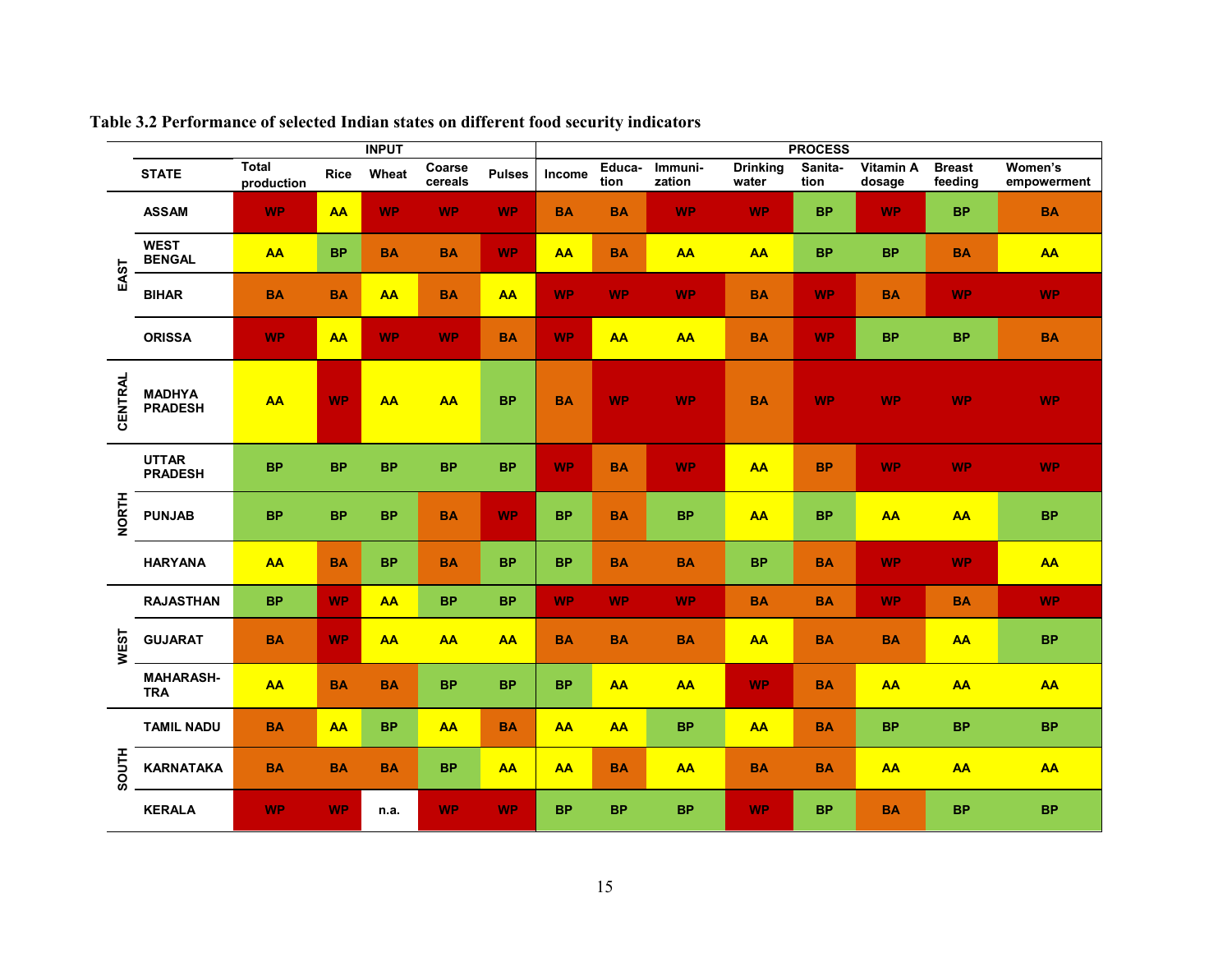## **Table 3.2 Continued**

| <b>OUTPUT</b> |                                 |            |            |               |            |                           | <b>OUTCOME</b>              |           |  |
|---------------|---------------------------------|------------|------------|---------------|------------|---------------------------|-----------------------------|-----------|--|
|               | <b>STATE</b>                    | <b>PDS</b> | Vegetables | <b>Fruits</b> | <b>EFM</b> | <b>Nutrient</b><br>intake | Anthropometric<br>indicator | Anemia    |  |
| EAST          | <b>ASSAM</b>                    | <b>WP</b>  | <b>BB</b>  | <b>WP</b>     | <b>BP</b>  | <b>BA</b>                 | <b>BA</b>                   | <b>WP</b> |  |
|               | <b>WEST BENGAL</b>              | <b>WP</b>  | <b>BP</b>  | <b>BA</b>     | <b>BP</b>  | <b>BA</b>                 | <b>AA</b>                   | <b>BA</b> |  |
|               | <b>BIHAR</b>                    | <b>WP</b>  | <b>AA</b>  | <b>WP</b>     | <b>BA</b>  | <b>WP</b>                 | <b>WP</b>                   | <b>WP</b> |  |
|               | <b>ORISSA</b>                   | <b>BA</b>  | AA         | <b>WP</b>     | AA         | <b>BP</b>                 | <b>AA</b>                   | <b>WP</b> |  |
| CENTRAL       | <b>MADHYA</b><br><b>PRADESH</b> | <b>BA</b>  | <b>WP</b>  | <b>WP</b>     | <b>BA</b>  | <b>BA</b>                 | <b>WP</b>                   | AA        |  |
| <b>NORTH</b>  | <b>UTTAR PRADESH</b>            | <b>BA</b>  | <b>BA</b>  | <b>BA</b>     | <b>WP</b>  | <b>AA</b>                 | <b>WP</b>                   | <b>AA</b> |  |
|               | <b>PUNJAB</b>                   | <b>WP</b>  | <b>BP</b>  | AA            | <b>WP</b>  | <b>BP</b>                 | <b>BP</b>                   | <b>WP</b> |  |
|               | <b>HARYANA</b>                  | <b>WP</b>  | <b>BP</b>  | AA            | <b>WP</b>  | <b>WP</b>                 | <b>BP</b>                   | <b>BA</b> |  |
|               | <b>RAJASTHAN</b>                | <b>WP</b>  | <b>WP</b>  | <b>BA</b>     | <b>WP</b>  | <b>BP</b>                 | <b>WP</b>                   | <b>AA</b> |  |
| <b>WEST</b>   | <b>GUJARAT</b>                  | <b>WP</b>  | AA         | <b>BA</b>     | <b>WP</b>  | <b>WP</b>                 | AA                          | <b>AA</b> |  |
|               | <b>MAHARASHTRA</b>              | AA         | <b>BA</b>  | AA            | <b>BA</b>  | <b>AA</b>                 | <b>BA</b>                   | <b>WP</b> |  |
|               | <b>TAMIL NADU</b>               | AA         | <b>WP</b>  | <b>BP</b>     | AA         | <b>BA</b>                 | <b>BP</b>                   | <b>BP</b> |  |
| <b>HILDOS</b> | <b>KARNATAKA</b>                | AA         | <b>WP</b>  | AA            | AA         | <b>WP</b>                 | AA                          | <b>BP</b> |  |
|               | <b>KERALA</b>                   | AA         | <b>BA</b>  | <b>BP</b>     | <b>BP</b>  | AA                        | <b>BP</b>                   | <b>BA</b> |  |

Source: Authors.

Note: EFM = Egg, fish and meat; n.a. = not applicable; PDS = Public Distribution System;  $Q_x$  = quartile *x*;  $V_i$  = Value.

| Color | <b>Ranking</b>              | Range                              |
|-------|-----------------------------|------------------------------------|
|       | Worst-performing (WP)       | $V_i \leq Q_1^i$                   |
|       | <b>Below average (BA)</b>   | $Q_1^i \le V_i \le Q_2^i$          |
|       | Above average (AA)          | $Q_2^i \le V_i \le Q_3^i$          |
|       | <b>Best-performing (BP)</b> | $\langle V_i \times O_4^1 \rangle$ |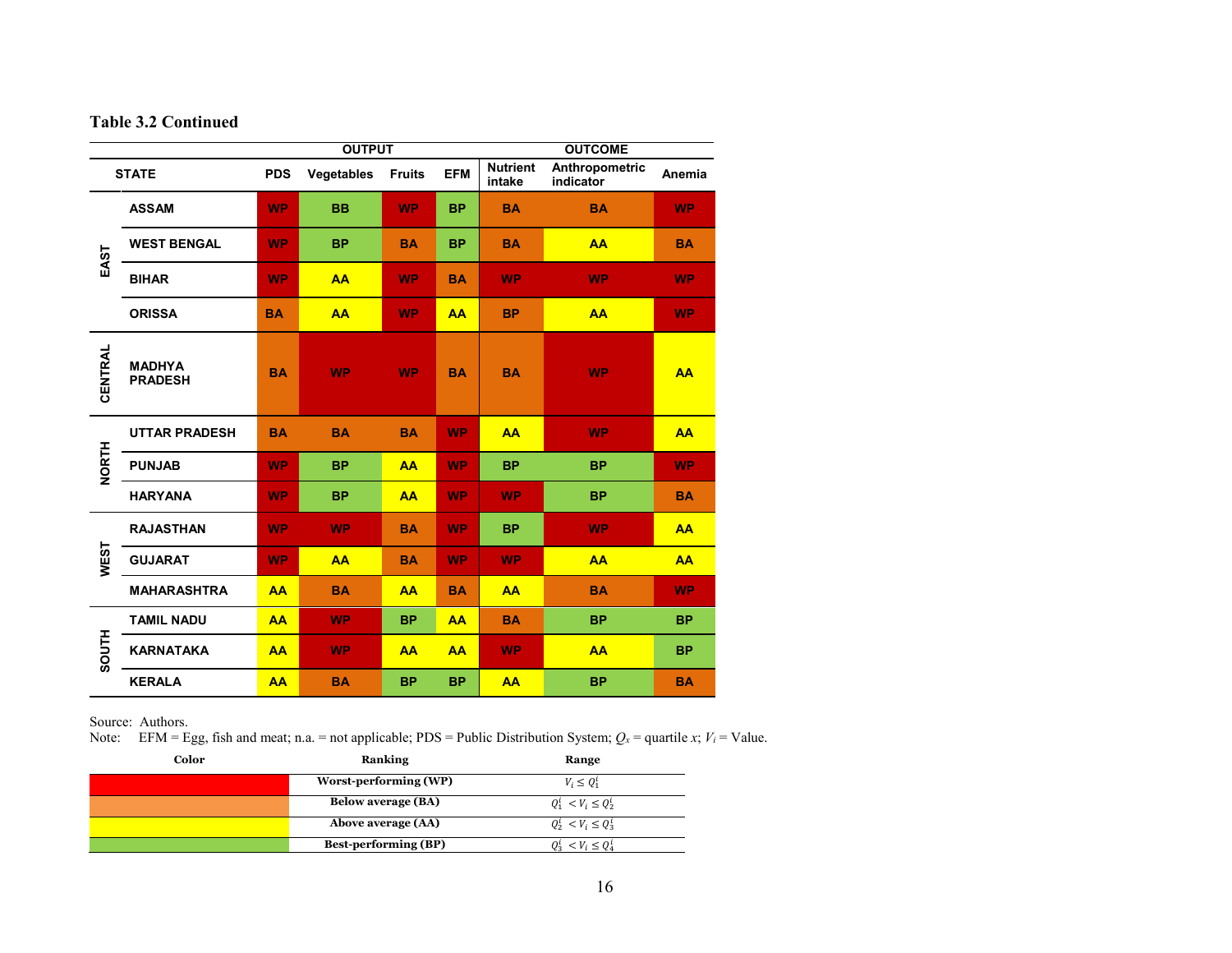What follows is a brief discussion of the states' performance on the various indicators, based on the available data sources mentioned earlier as well as findings in the literature, summarized across states. We discuss the performance of states on the four dimensions, highlighting linkages and disconnects along the different pathways.

#### **Results and Discussion**

## *Input Indicators*

*Food production and availability.* The role of agricultural production as an important indicator in food security can be explained as follows. Agricultural growth has a positive and significant relation to reducing poverty in India (Ahluwalia 1985). Further, with the introduction of the Green Revolution in the mid-1960s, there was a remarkable improvement in the self-sufficiency of food grain production. Conversely, however, the most recent economic survey (India, MOF 2016) pointed out that the Green Revolution was detrimental to farmers in the sense that it focused mainly on cereal production. The dire need of the hour, then, is to shift the policy focus from cereal to more diverse food items such as pulses, dairy products, and so forth. Another concern is the delivery mechanism of this agricultural production to end users.

On total agricultural production, Uttar Pradesh, Punjab, Haryana, Rajasthan, and Madhya Pradesh perform better, whereas Kerala, Orissa, Assam, Tamil Nadu, and Bihar are relatively worse performing. For the staple cereals—wheat and rice—the ranking remains largely the same, with southern and eastern states focusing more on rice production, whereas northern states are abundant in both rice and wheat. As for coarse cereals, Uttar Pradesh, Maharashtra, Karnataka, and Rajasthan are the best performers. Madhya Pradesh, Uttar Pradesh, Haryana, Rajasthan, and Maharashtra are the best-performing states overall.

#### *Process Indicators*

*Care practices.* The first 1,000 days after conception are a "critical window of opportunity" for ensuring the child's growth and development, not only in the short run but also in the long run (Arabi et al. 2012). Damage due to poor health and nutrition during this period is mostly irreversible. Thus, ensuring good health of both the mother and the child is important. The health status of the mother and the care practices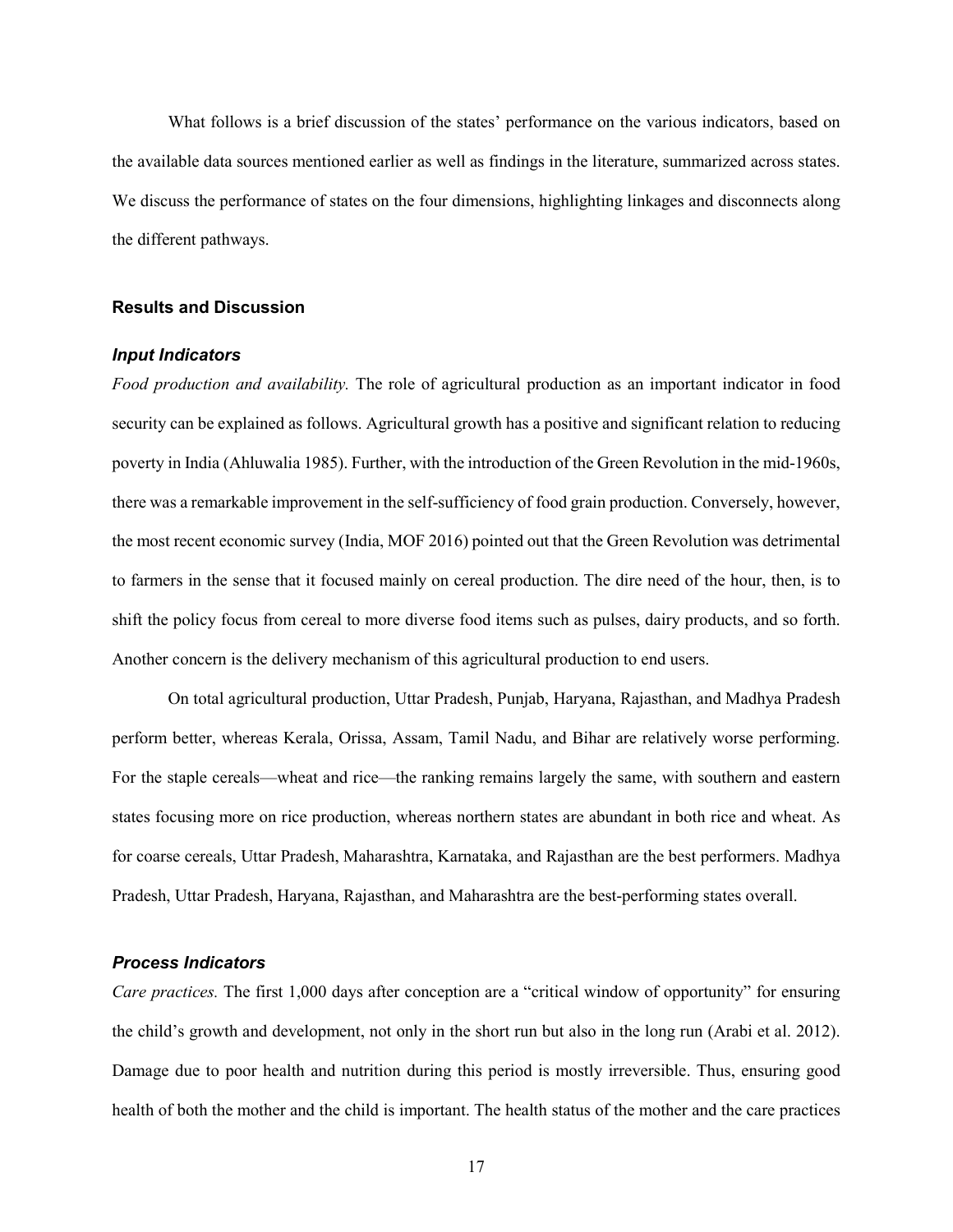she adopts (pre- and postnatal) are crucial to the child's health and nutritional status (Engle, Menon, and Haddad 1999; Haddad 1999; Variyam et al. 1999; Shroff et al. 2011). Oddy and colleagues (2006) found that a longer duration of breastfeeding had a positive impact on child health outcomes. A comparison of District-Level Household and Facility Survey data for 2002–2004 and 2007/2008 shows an increase at the national level in children younger than three years old who were breastfed within one hour of birth, from 27.8 percent to 40.5 percent (IIPS 2010).

Antenatal care is also an important indicator to be examined. During antenatal care visits, the mother is advised on how to take proper care of an infant, which has a positive impact on the child's health status (Halim, Bohara, and Ruan 2011). Southern states of India had better antenatal care practices than northern states in 2005/2006 (Rani, Bonu, and Harvey 2008). Punjab and Tamil Nadu were the best performers in immunization; the worst were Assam, Bihar, Madhya Pradesh, Uttar Pradesh, and Rajasthan.<sup>[8](#page-23-0)</sup> Assam, Madhya Pradesh, Uttar Pradesh, Haryana, and Rajasthan were the worst performers in intake of Vitamin A; West Bengal, Orissa, and Tamil Nadu were the best. Breastfeeding was best practiced in the states of Assam, Orissa, Kerala, and Tamil Nadu, and worst in Bihar, Madhya Pradesh, Uttar Pradesh, and Haryana. Kishore and Gupta (2004) found a positive association between the level of women's empowerment and nutritional status. Kerala, Tamil Nadu, and Punjab had the best record of women's empowerment; Rajasthan, Uttar Pradesh, Madhya Pradesh, and Bihar had the worst.

*Education.* Literacy rates have improved across all states over time. The highest literacy rates are in Kerala, Himachal Pradesh, Assam, Punjab, and Tamil Nadu, the lowest in Andhra Pradesh, Bihar, Madhya Pradesh, Rajasthan, and Uttar Pradesh (India, ORGCC 2006). The mother's level of education and women's empowerment in general also determine the quality of childcare practices adopted. Bihar, Madhya Pradesh, Uttar Pradesh, Rajasthan, Assam, and Orissa have the lowest women's empowerment, which is reflected in the poor nutritional status of children in these states.

<span id="page-23-0"></span> <sup>8</sup> The Coverage Evaluation Survey conducted in 2009 also showed similar results. Rajasthan, Bihar, and Uttar Pradesh were the worst performers, whereas more than 90 percent of households in Andhra Pradesh, West Bengal, and Tamil Nadu took advantage of at least one antenatal care service (UNICEF 2009).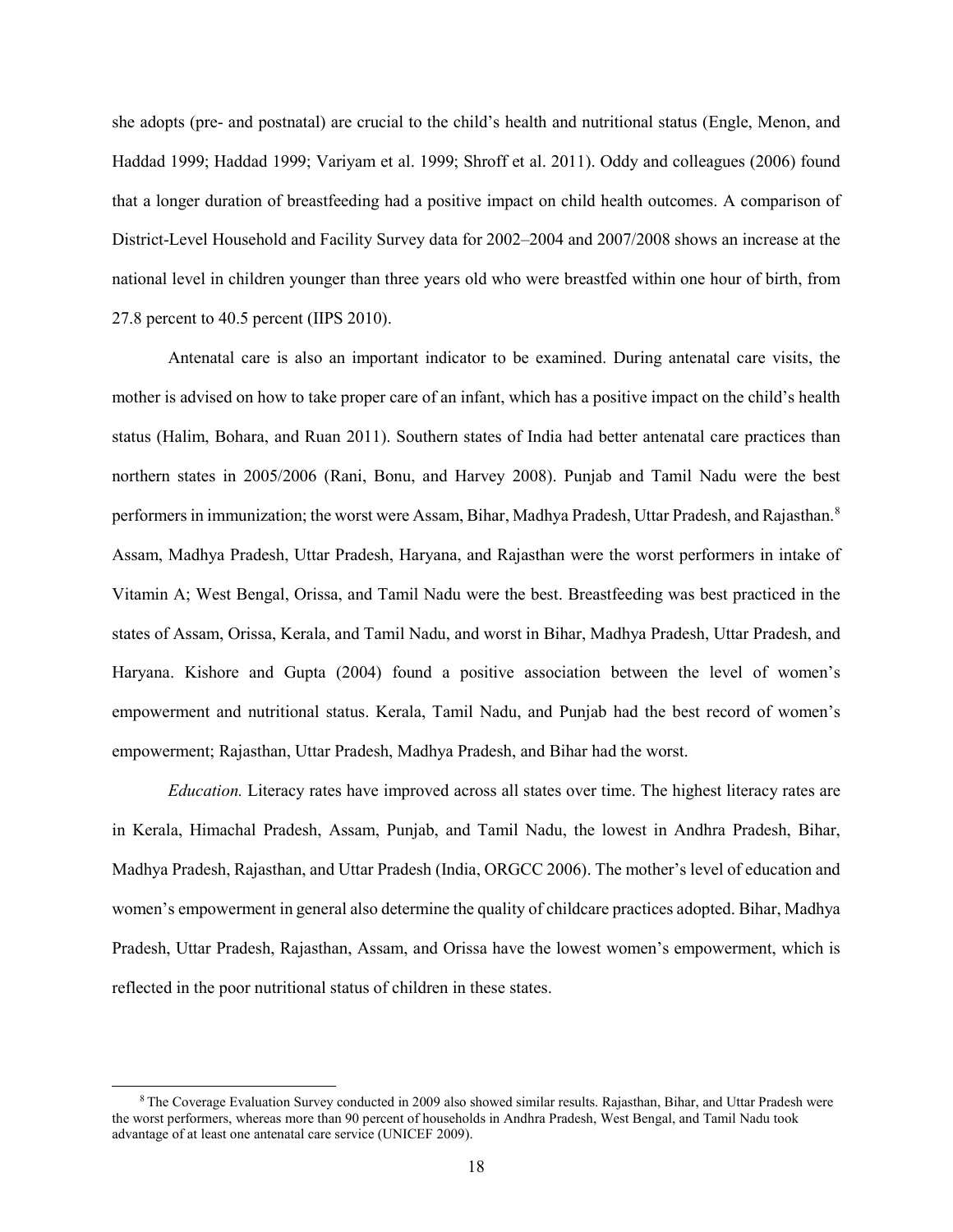*Drinking water and sanitation.* It is well established in the literature that the quality of drinking water, sanitation, and hygiene is important for a child's growth and development (Dillingham and Guerrant 2004; Bartram et al. 2005). Based on a study of Kenyan children, Onyango, Esrey, and Kramer (1999) found that children with a longer duration of breastfeeding gained more weight and height. The impact was greater for households with inadequate sanitation and a poor water supply. Smith and Haddad (2015) found that differences in stunting rates across countries could be explained by access to safe water and improved sanitation. On household access to improved sources of drinking water, Punjab outperformed all the other states, followed by Tamil Nadu, Uttar Pradesh, and Haryana. An evaluation of the Rajiv Gandhi National Drinking Water Mission (India, MOF 2010) found that 93 percent of participating households were satisfied with the quality of water and had access to it, demonstrating the importance of village water and sanitation committees. A rapid survey of the Swachh Bharat Mission found that 13 percent of the villages in India had access to community toilets; 56 percent of the wards had a sewer connection for disposal of liquid waste; 78 percent of the wards had street cleaning; and sanitary toilets were present in 45 percent of rural households and 88 percent of urban ones, the usage being more than 95 percent for both types of households (India, MOSPI 2016).

#### **Output Indicators**

*Food and nutrient intake.* Studies conducted in India have shown a decline in calorie intake along with a rise in food and per capita consumption expenditure over time (Suryanarayana 1995; Deaton and Drèze 2009). Given this background, it is important to focus on consumption of a diverse diet (Das 2014). A diverse diet is important for improving nutritional quality and child growth, as found in a growing body of epidemiological studies (Ogle, Hung, and Tuyet 2001; Ruel 2002; Arimond and Ruel 2004). Preferences and habits determine an individual's consumption and thus his or her diet diversity profile. Dietary diversity across states is dependent on local availability, consumer preferences (some states, such as Gujarat and Rajasthan, have a larger proportion of vegetarians), imported food products, income, and so on. At the all-India level, the share of food in expenditures decreased from almost 73 to 54 percent from 1972/1973 to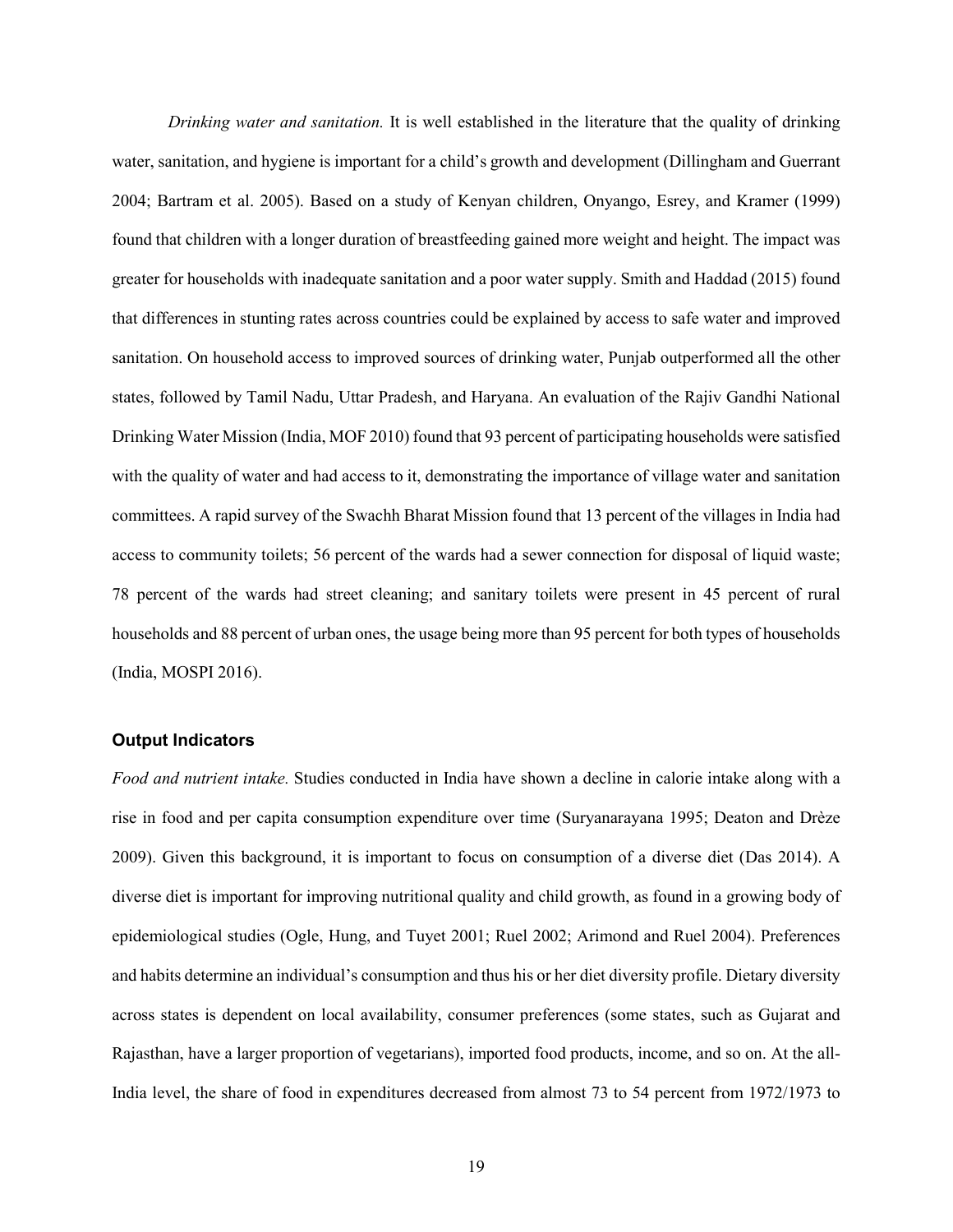2009/2010. Only for cereals, however, has this decrease been steady since 1972/1973, as compared with the other food groups. Consumption of pulses has not improved over time. States such as Madhya Pradesh and Gujarat had a higher share of expenditure on pulses than the other states. The share of expenditure on milk and milk products shows a decline (by almost 15 to 20 percent) in rural India, except for Punjab and Rajasthan, which can be attributed to the fact that the majority of the population in these states consumes a vegetarian diet, as well as to the greater local availability of a variety of pulses and milk products. Assam, West Bengal, Punjab, and Haryana have a higher share of expenditure on vegetables. Tamil Nadu and Kerala spend more on consumption of fruits. Assam, West Bengal, and Kerala spend the most on consumption of eggs, fish, and meat products. Madhya Pradesh and Uttar Pradesh perform the worst, with the lowest shares of expenditures on vegetables; fruits; and eggs, fish, and meat.

Khera (2011) classified states into three categories based on the performance of the PDS. The first is that of the "languishing" states, with per capita purchases of PDS grain of less than 1 kg/month, consisting of Haryana, Punjab, Rajasthan, Assam, Bihar, West Bengal, and Gujarat (the only states with a decline in purchases over the last decade). The "reviving" states are those whose per capita purchases were less than 1 kg/month initially but improved thereafter: Orissa, Madhya Pradesh, and Uttar Pradesh. The last are the "functioning" states of Andhra Pradesh, Karnataka, Kerala, Tamil Nadu, and Maharashtra.

#### *Outcome Indicators*

*Health and nutritional status.* Studies have attributed the persistence of malnutrition in the presence of high economic growth to poverty, low factor productivity, growth in incomes in the agricultural sector (Svedberg 2008), women's empowerment and gender equality, difficult-to-access public health services, breastfeeding, and childcare practices (Kumar 2007). Bhargava (2015) rightly identified the lack of focus on environmental factors in policy making to tackle malnutrition and proper child growth, especially cognitive growth. Lack of consumption of a diverse diet leads to an increase in the proportion of malnourished people and those with deficiency diseases (Johns and Sthapit 2004; Block et al. 2004; Torlesse, Kiess, and Bloem 2003). Thus, all the different pathways are constantly at play, influencing both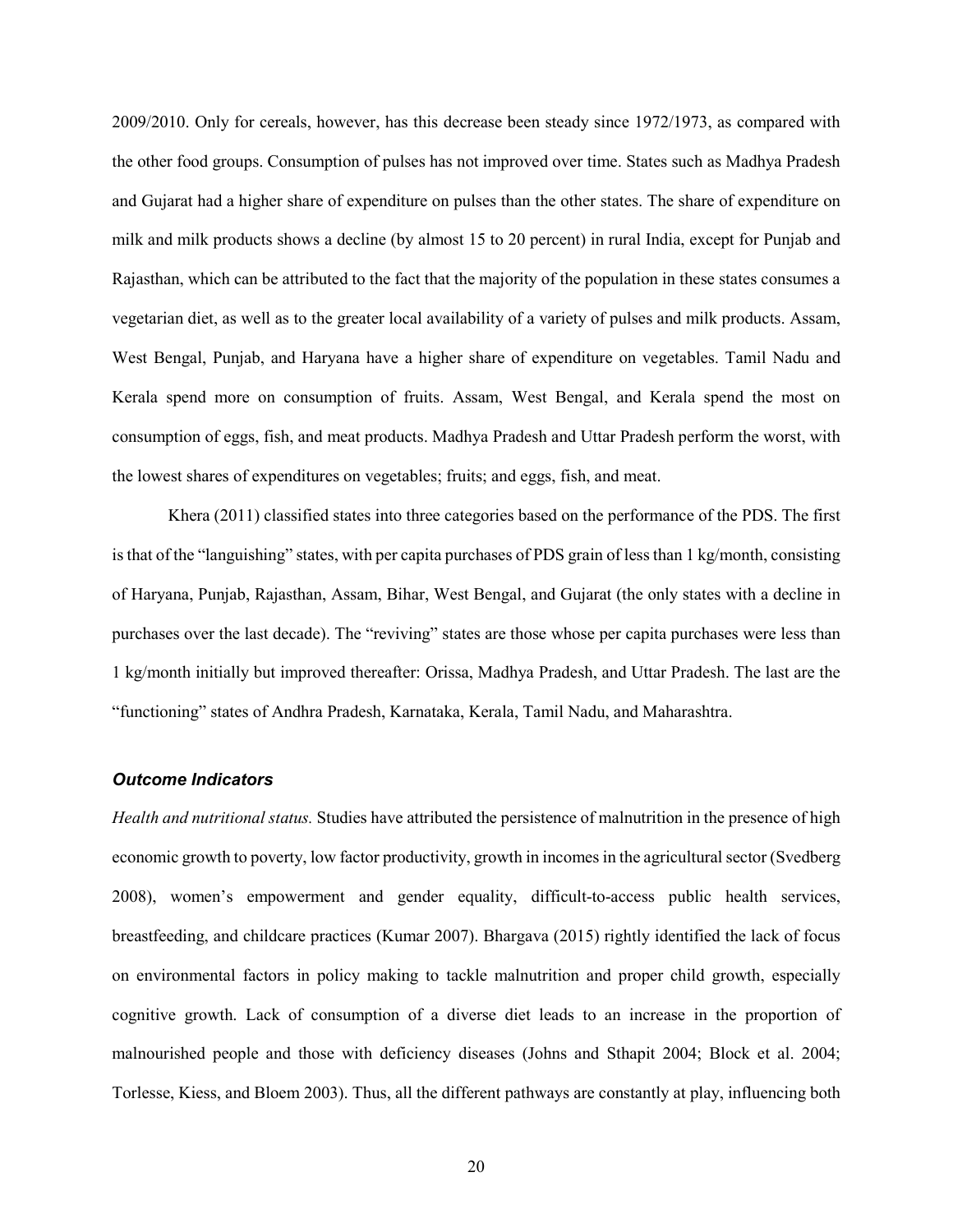intermediate and final nutritional outcomes. The poorer states of Bihar and Uttar Pradesh have high levels of share of expenditure on food, and also a high proportion of underweight, stunted, and wasted children. These states also have the highest mortality rates for infants and children younger than five years. The prevalence of undernourished children varies across states. More than 50 percent of children are underweight in Bihar, Madhya Pradesh, and Jharkhand. The poorest-performing states are Madhya Pradesh and Haryana.

Only 33.7 percent of children from one to five years old in rural Kerala are affected by iron deficiency diseases (IDDs). This number is more than 60 percent in Karnataka, Andhra Pradesh, West Bengal, and Orissa (India, NNMB 2008). In fact, 92.4 percent of children in rural Orissa have IDDs. Turning to subclinical vitamin A deficiency (VAD), more than 50 percent of the population in all states except for Tamil Nadu are affected. Kerala and Madhya Pradesh are the worst performers, with 79.4 and 88.0 percent of the population, respectively, affected by VAD. The prevalence of anemia is very high not only among children but also among women, even in the high-income states. Almost 66 and 53 percent of children 6–59 months old and women, respectively, were anemic in Punjab in 2011/2012.

## **Main Findings**

Table 2.2 broadly summarizes the performance of states along the different indicators of food security.<sup>[9](#page-26-0)</sup> Overall, the high-income states of Haryana, Kerala, Punjab, and Tamil Nadu are the best performers on majority of the indicators. Moving on to intrastate stories, we find contrasting evidence for Uttar Pradesh and Kerala. Though the former performs well on input indicators and poorly on outcome indicators, the opposite holds for Kerala. Haryana and Kerala lag behind poorer states such as Orissa on indicators such as early initiation of breastfeeding, a finding that can be attributed to lack of knowledge and social inhibitions. Kerala and Punjab rank high in nutritional status but also in the proportion of the population suffering from micronutrient deficiency diseases such as anemia; this can be attributed to consumption of a less diverse diet than elsewhere. Households with higher incomes are expected to have better diet quality

<span id="page-26-0"></span> $9$  Dashboard analysis for 2014-2015 is under progress given the recent release of the NFHS – 4 survey data.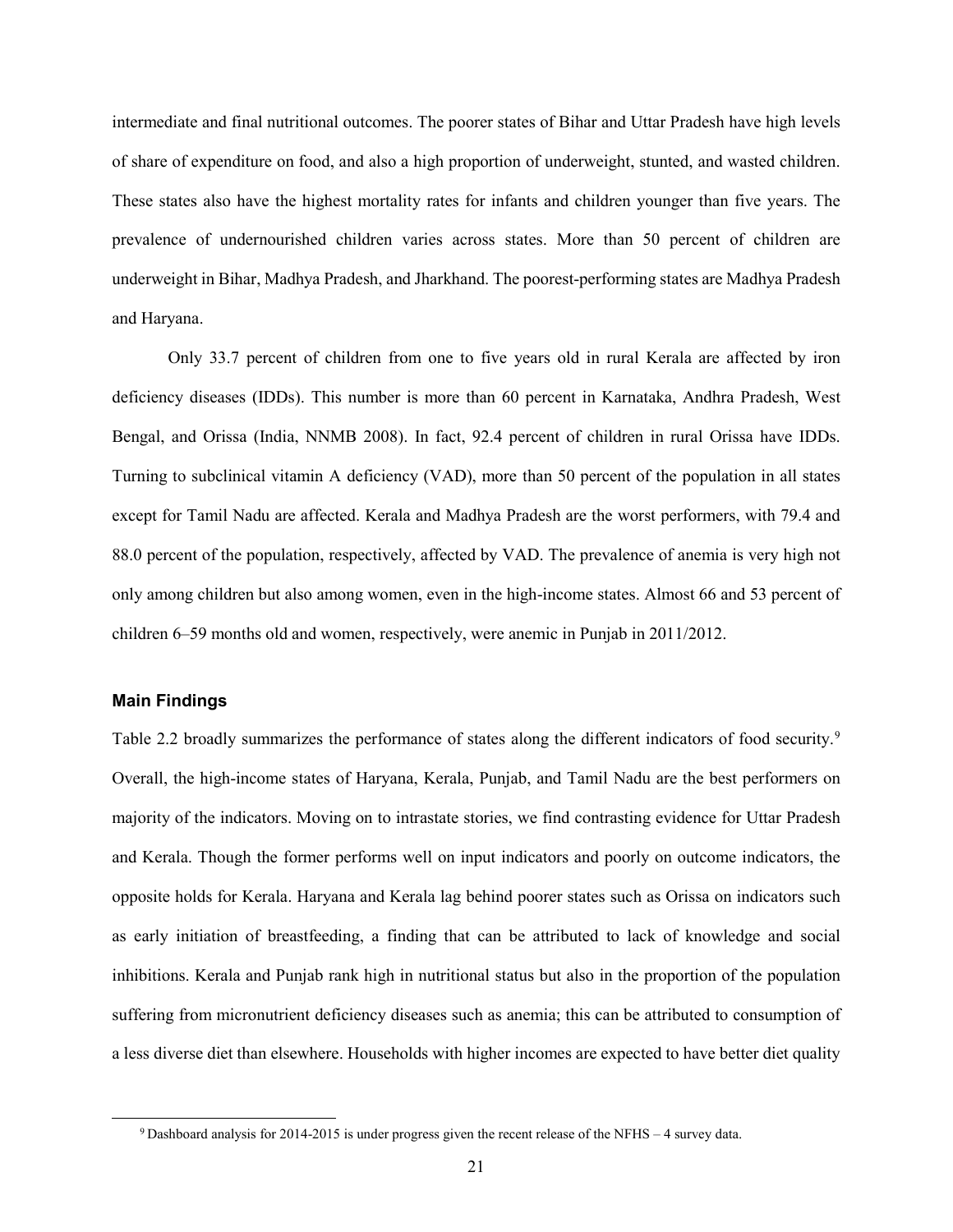and diversity; however, a state like Gujarat, with high levels of income, does not perform well with respect to both input (such as production), and output (such as nutrients) indicators. The poor nutritional status of children in Bihar and Orissa can be attributed to poor sanitation and hygiene facilities. To conclude, our analysis of the various pathways, though constrained by data limitations, reinforces our a priori hypothesis that a focus on just one pathway—say, agriculture as a source of food or childcare practices—will not ensure the desired nutritional outcomes.

Based on the specific discussions above, let us reexamine the Gordian knot in Kerala. The state is one of the best performing with respect to calorie intake and nutritional status, which can be attributed to adequate import of food grains, successful implementation of the PDS,<sup>[10](#page-27-0)</sup> and wide marketing by the government and active private-sector players in the grain market. But the state is not self -sufficient in the production of food grains (for example, at least not the staple items such as rice and wheat, even though an increase in tapioca production has been an important source of calories in Kerala) and thus cannot fulfill the consumption demand of its citizens without importing food grains from other states. This brings up the multidimensional aspect of the process of achieving food security. If the government's focus is on outcome indicators, this state ranks as the best performing, but a shift in policy toward input indicators of production would reveal an altogether different picture. Despite the best performance on final nutritional status, 48.5 percent of Kerala's children were anemic 2011/2012, suggesting that even though the food requirements were met, there was no focus on improving the diet quality or micronutrient security.

Some states, such as Assam and Orissa, have both low levels of production and poor nutritional status.[11](#page-27-1) This combination can be attributed to the failure of food distribution systems and other indicators related to the process dimensions as measured by income, education, and levels of women's empowerment. The proportion of the population suffering from micronutrient deficiency diseases is also quite high in these two states. On the other end of the spectrum is Madhya Pradesh, one of the largest food grain–producing

<sup>&</sup>lt;sup>10</sup> For further details on the performance of the PDS in Kerala, see Suryanarayana (2001).

<span id="page-27-1"></span><span id="page-27-0"></span><sup>&</sup>lt;sup>11</sup> The performance of states on different indicators is positively correlated with the successful implementation of the respective welfare programs. For example, states with a well-functioning PDS will have higher consumption from the PDS than from other sources after adjusting for quality differences in the food items sold. Other such programs are the Total Sanitation Campaign and the ICDS, which improve the performance of process indicators such as availability of toilet facilities and antenatal care practices, respectively.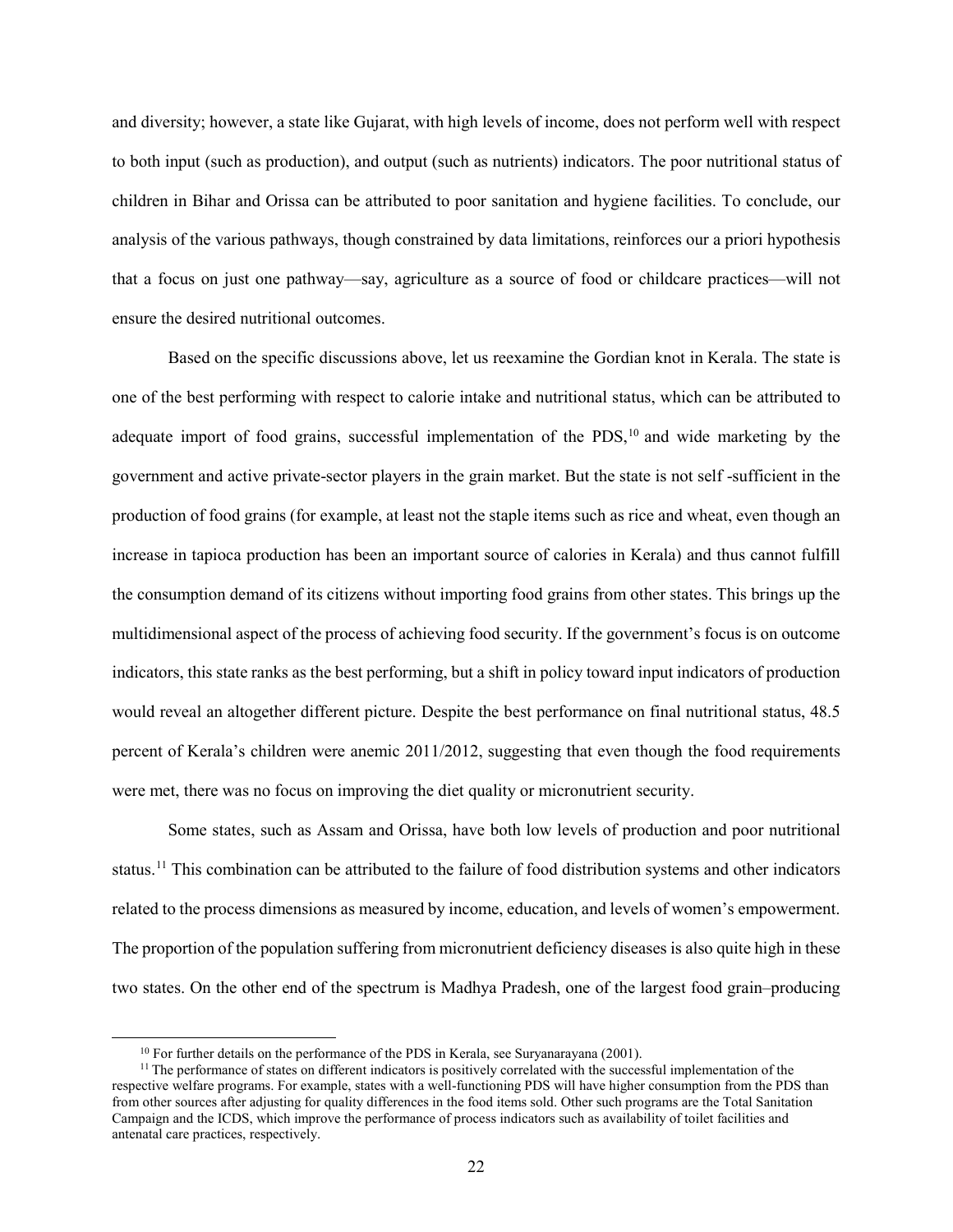states in India but a poor performer on all the other indicators, quite contrary to what we observed in Kerala. Madhya Pradesh is one of the least developed states in India. Similarly, Uttar Pradesh, though a major food grain–producing state, ranks low on calorie intake and final nutritional status, a situation attributed to low levels of women's empowerment and poor sanitation and hygiene conditions. Women's empowerment leads to greater decision making power and knowledge of childcare practices, both of which are important for acquisition of good health practices, not only by the child but by all members of the household.

#### **Policy Implications**

First, *sufficient food and agricultural production alone may not improve nutrient intake and assimilation*. However, major agricultural states (for example, Uttar Pradesh and Madhya Pradesh) have paid limited attention and allocated limited funds to the other pathways or dimensions. The complexity of the food system has not been fully recognized due to this narrow focus on food production as the goal of food security efforts. For ensuring sustainable food and nutrition security, equal emphasis on the different dimensions is required. As discussed in Section 2, the MDGs failed due to their disjoint focus and emphasis on achieving the final target. A similar approach in the space of food and nutrition security in India has plagued the system with distortions. For example, agricultural policies should promote consumption of a more diverse diet (Headey, Chiu, and Kadiyala 2012) through interventions including improving research and development on nutrient-rich food crops, reducing subsidies on staple crops, encouraging diversity in the crop production of small and marginal farmers, encouraging homestead gardening as an income diversification strategy, enacting gender-sensitive policies, and so on.

Second, our findings are important in the context of recent debates on *cash versus in-kind transfers and the substitutability of employment guarantee and food distribution programs*. Households in regions where the PDS or agricultural markets are well developed may prefer in-kind transfers. The contrary holds for households in regions where such systems are not well functioning or the government undertakes minimal price stabilization initiatives, the latter an under researched area. In kind transfers may be a quick solution to uplift the masses from poverty and hunger, especially the vulnerable groups subject to varsities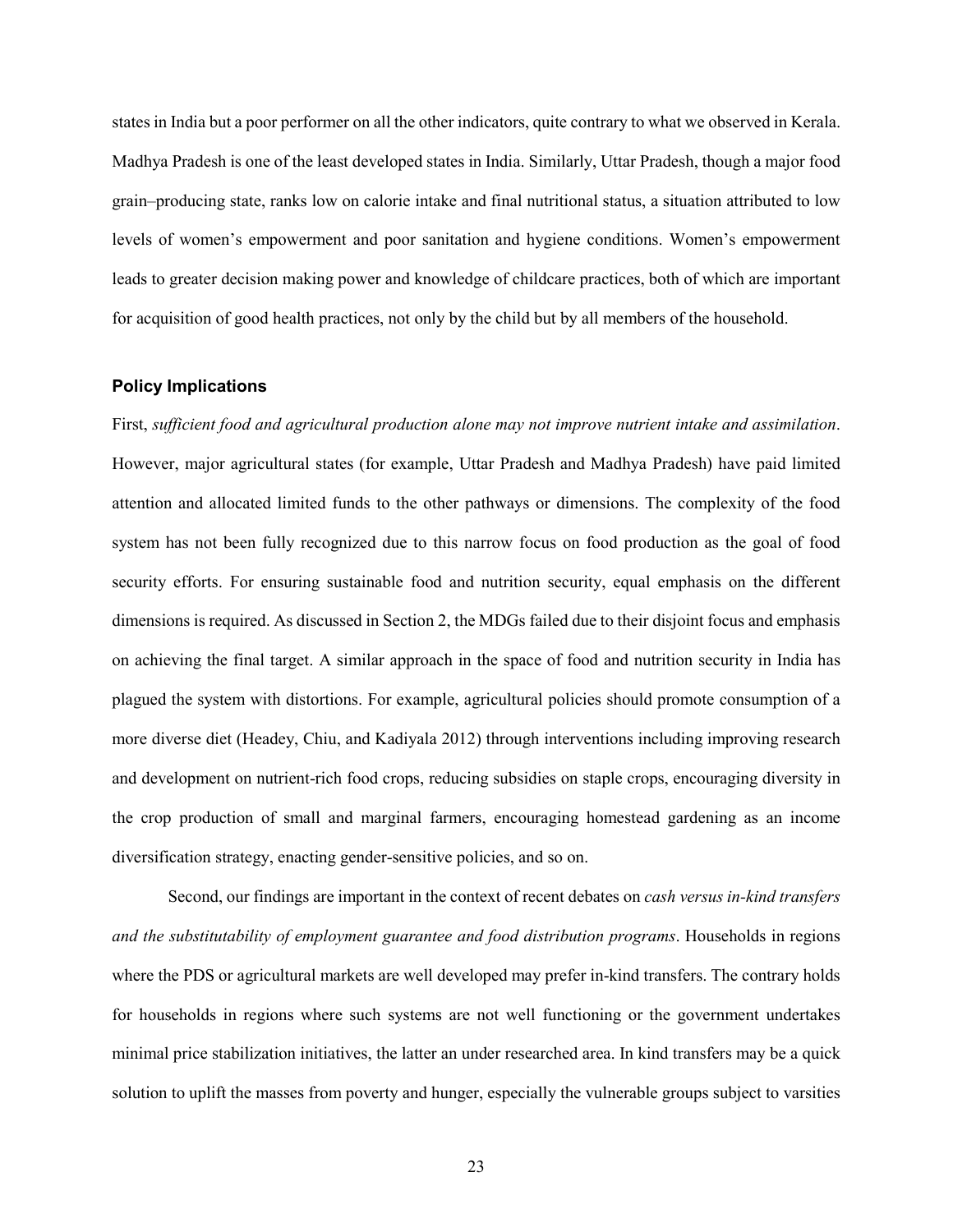of income, health, climate or other catastrophic shocks. However, overemphasis on such related schemes or programs may not be appropriate for all regions or households. Thus, convergence in nutritional outcomes may be observed depending on the varying importance of price and income, and how households adjust to this variation. Cash transfers may shift households' consumption from staple food items toward a more nutritious and diverse diet (Jha et al. 2009, 2013; Svedberg 2012; Khera 2014; Gangopadhyay, Lensink, and Yadav 2015). However, transfers may not always be used for the purpose for which they are doled out, an eventuality quite evident from the prevalence of nutrient deficiency diseases in high-income states. Gujarat, Punjab, and Haryana rank high in income, but their intake of foods rich in vitamins and minerals is poor, as reflected in the poor ranking on deficiency diseases.

Third, *good performance on process indicators does not necessarily translate into good performance on outcome indicators* (an example is Orissa), and the opposite need not hold true (as in Kerala). It is to be noted that though policy interventions may be successful and achieve desired outcomes, the performance of the input and process indicators still may not be at the desired level. The performance of input indicators in the eastern states (such as Assam) is very poor.[12](#page-29-0) PDS performance is poor in the eastern, western, and northern states. Thus, states that successfully implement the PDS may also need to focus on other dimensions of the process. For example, although the PDS is a success in Kerala, the state performs poorly on provision of drinking water facilities. Thus, the government's focus should be on allocating funds to priority sectors or departments, which may require more funds to improve performance on related dimensions. This can be made possible only if all ministries work in a unified manner. A costeffective solution would be to focus on all the different pathways, possibly by amalgamating the functioning and budgeting exercises of the different ministries concerned with food security, ensuring no duplication of work.

<span id="page-29-0"></span> $12$  For purposes of this discussion, states are grouped by location into the following categories: west: Rajasthan, Maharashtra, Gujarat, Punjab, and Haryana; east: Orissa, Bihar, and West Bengal; north: Uttar Pradesh; south: Karnataka, Andhra Pradesh, Tamil Nadu, and Kerala; and central: Madhya Pradesh.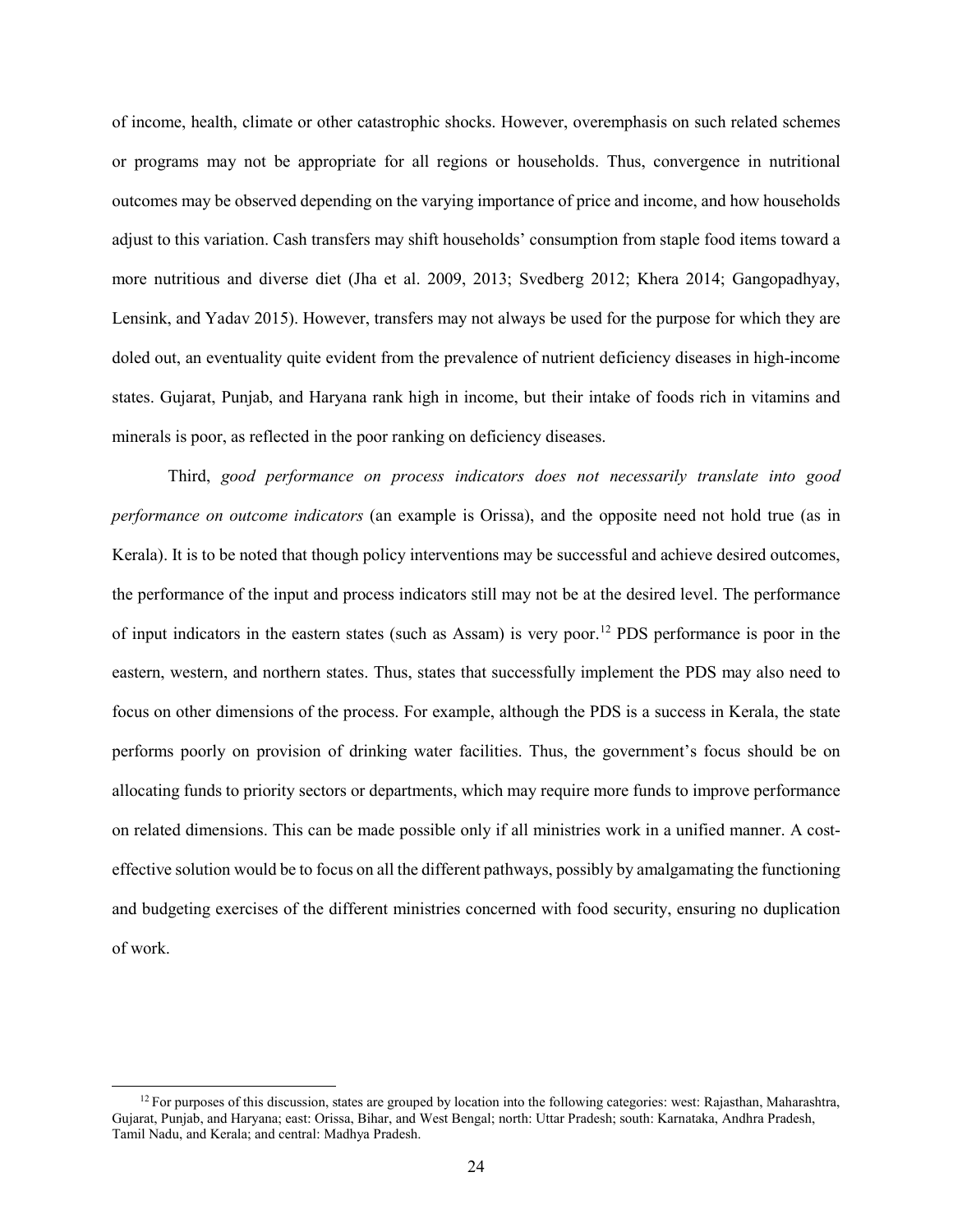Finally, southern states perform better on anthropometric indicators and have low levels of micronutrient deficiency diseases. One immediate conclusion that can be drawn from the main findings is that the southern states have *better governance* in ensuring food security, as is evident from their performance on the different indicators. How poor governance leads to poor service delivery is well documented in the literature (World Bank 2003). Good governance in the southern states is evident in their successful policy interventions across different pathways. Other states should draw lessons from them.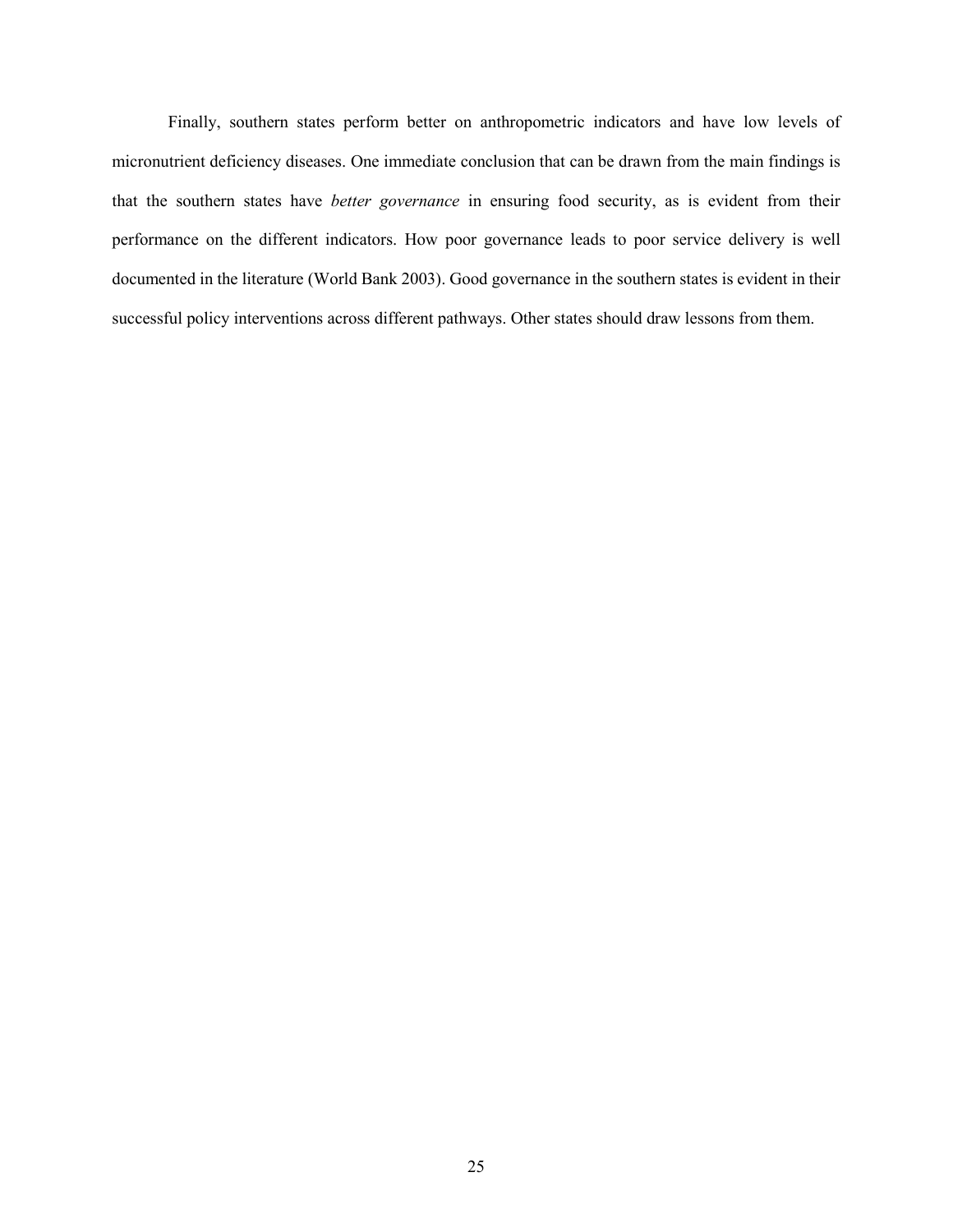## **4. CONCLUDING REMARKS**

This paper analyzed the performance of different food security indicators along agriculture-nutrition pathways in the context of Indian states. The key finding is a general lack of uniformity in food security status as measured by the different indicators along the pathways. This heterogeneity implies that a food security policy with a singular focus is not appropriate, given that there are more disconnects prevailing along the agriculture-to-nutrition pathways than linkages. In a way, this explains why food security policies in India have failed to reduce the high rates of malnutrition for decades and failed to help the country attain the MDGs. In addition, serious data gaps hinder efforts to tackle the problem of malnutrition. An integrated framework for measuring food and nutrition security, and implementing and monitoring relevant policies, is missing. Innovations in survey methodology are required to capture the different dimensions of food and nutrition security. More integrated and comparable surveys are required to draw sound policy conclusions. Policy interventions need to be more evidence based and should incorporate both short-term and long-term indicators of food security, going beyond calorie security. Without such comprehensive approaches, attaining the SDGs could be seriously compromised.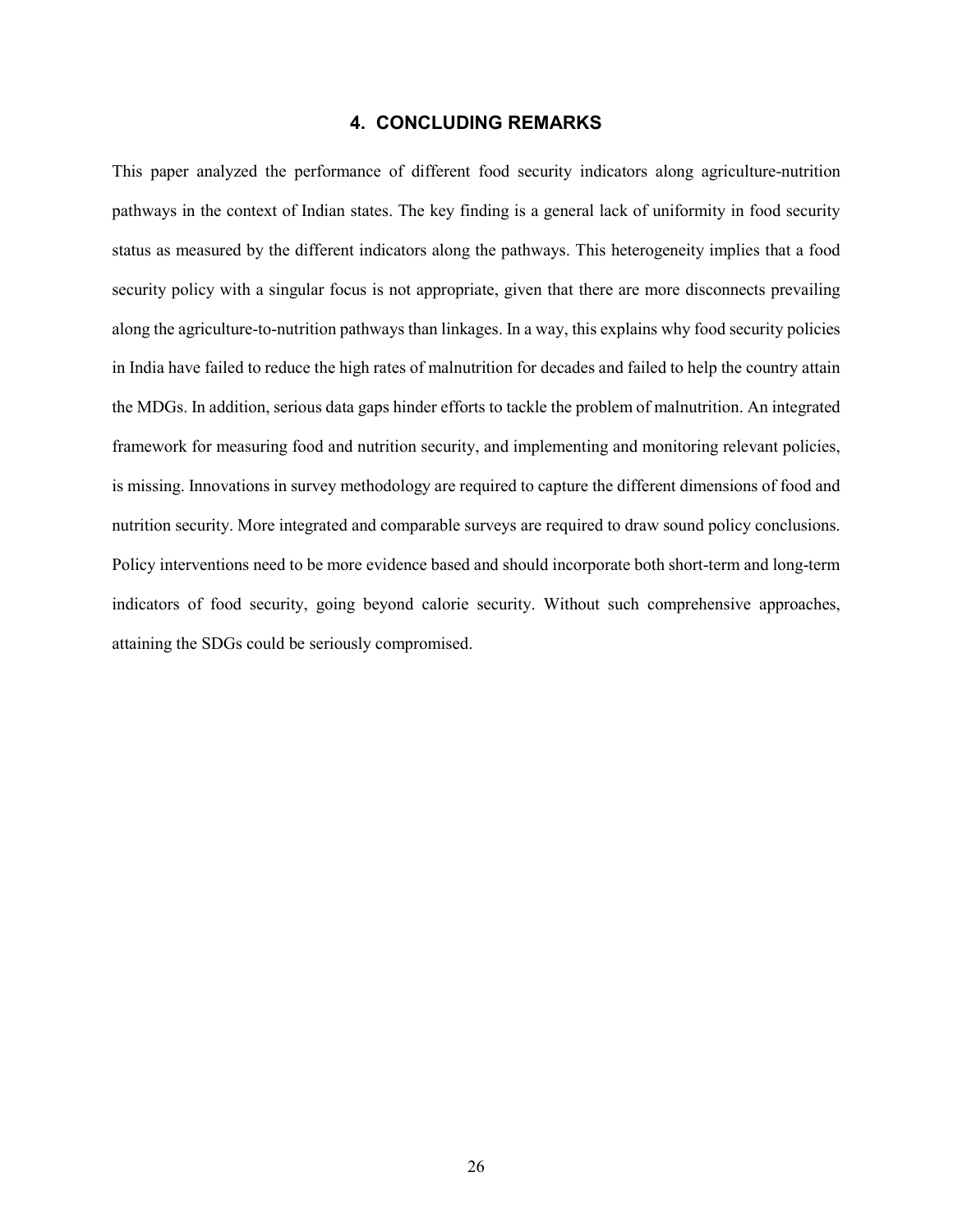#### **REFERENCES**

- Aguayo, V., Singh, G., and Badgaiyan, N. 2014. Scoring Child Nutrition in India. *Economic & Political Weekly* 49 (14): 97 -103.
- Arabi, M., E. A. Frongillo, R. Avula, and N. Mangasaryan. 2012. "Infant and Young Child Feeding in Developing Countries." *Child Development* 83 (1): 32–45.
- Arimond, M., and M. T. Ruel. 2004. "Dietary Diversity Is Associated with Child Nutritional Status: Evidence from 11 Demographic and Health Surveys." *Journal of Nutrition* 134 (10): 2579–2585.
- Babu, S. C. 1997. "Rethinking Training in Food Policy Analysis: How Relevant Is It to Policy Reforms?" *Food Policy* 22 (1): 1–9.
- Babu, S., S. N. Gajanan, and J. A. Hallam. 2016. *Nutrition Economics: Principles and Policy Applications*. Amsterdam: Academic Press.
- Bartram, J., K. Lewis, R. Lenton, and A. Wright. 2005. "Focusing on Improved Water and Sanitation for Health." *Lancet* 365 (9461): 810–812.
- Bhargava, A. 2015. "Diet Quality, Child Health, and Food Policies in Developing Countries." *World Bank Research Observer* 30 (2): 247–276.
- Block, S. A., L. Kiess, P. Webb, S. Kosen, R. Moench-Pfanner, M. W. Bloem, and C. P. Timmer. 2004. "Macro Shocks and Micro Outcomes: Child Nutrition during Indonesia's Crisis." *Economics & Human Biology* 2 (1): 21–44.
- Bryce, J., D. Coitinho, I. Darnton-Hill, D. Pelletier, and P. Pinstrup-Andersen. 2008. "Maternal and Child Undernutrition: Effective Action at National Level." *Lancet* 371 (9611): 510–526.
- Burger, S. E., and S. A. Esrey. 1995. "Water and Sanitation: Health and Nutrition Benefits to Children." In *Child Growth and Nutrition in Developing Countries: Priorities for Action*, edited by P. Pinstrup-Andersen, D. Pelletier, and H. Alderman, 153–174. Ithaca, NY, US: Cornell University Press.
- Carletto, C., D. Jolliffe, and R. Banerjee. 2015. "From Tragedy to Renaissance: Improving Agricultural Data for Better Policies." *Journal of Development Studies* 51 (2): 133–148.
- Carletto, G., M. Ruel, P. Winters, and A. Zezza. 2015. "Farm-Level Pathways to Improved Nutritional Status: Introduction to the Special Issue." *Journal of Development Studies* 51 (8): 945–957.
- Checkley, W., R. H. Gilman, R. E. Black, L. D. Epstein, L. Cabrera, C. R. Sterling, and L. H. Moulton. 2004. "Effect of Water and Sanitation on Childhood Health in a Poor Peruvian Peri-urban Community." *Lancet* 363 (9403): 112–118.
- Das, M. 2014. *Measures, Spatial Profile and Determinants of Dietary Diversity: Evidence from India*. Working Paper 2014–045. Mumbai, India: Indira Gandhi Institute of Development Research.
- Datt, G., and M. Ravallion. 1998. "Why Have Some Indian States Done Better Than Others at Reducing Rural Poverty?" *Economica* 65 (257): 17–38.
- Deaton, A., and J. Drèze. 2009. "Food and Nutrition in India: Facts and Interpretations." *Economic and Political Weekly* 44 (7): 42–65.
- Dillingham, R., and R. L. Guerrant. 2004. "Childhood Stunting: Measuring and Stemming the Staggering Costs of Inadequate Water and Sanitation." *Lancet* 363 (9403): 94–95.
- EPWRF (Economic and Political Weekly Research Foundation). 2013. "EPWRF India Time Series" Accessed October 1, 2013[. http://www.epwrf.res.in/.](http://www.epwrf.res.in/)
- Engle, P. L., P. Menon, and L. Haddad. 1999. "Care and Nutrition: Concepts and Measurement." *World Development* 27 (8): 1309–1337.
- FAO (Food and Agriculture Organization of the United Nations). 1983. *Director General's Report on World Food Security: A Reappraisal of the Concepts and Approaches*. Rome.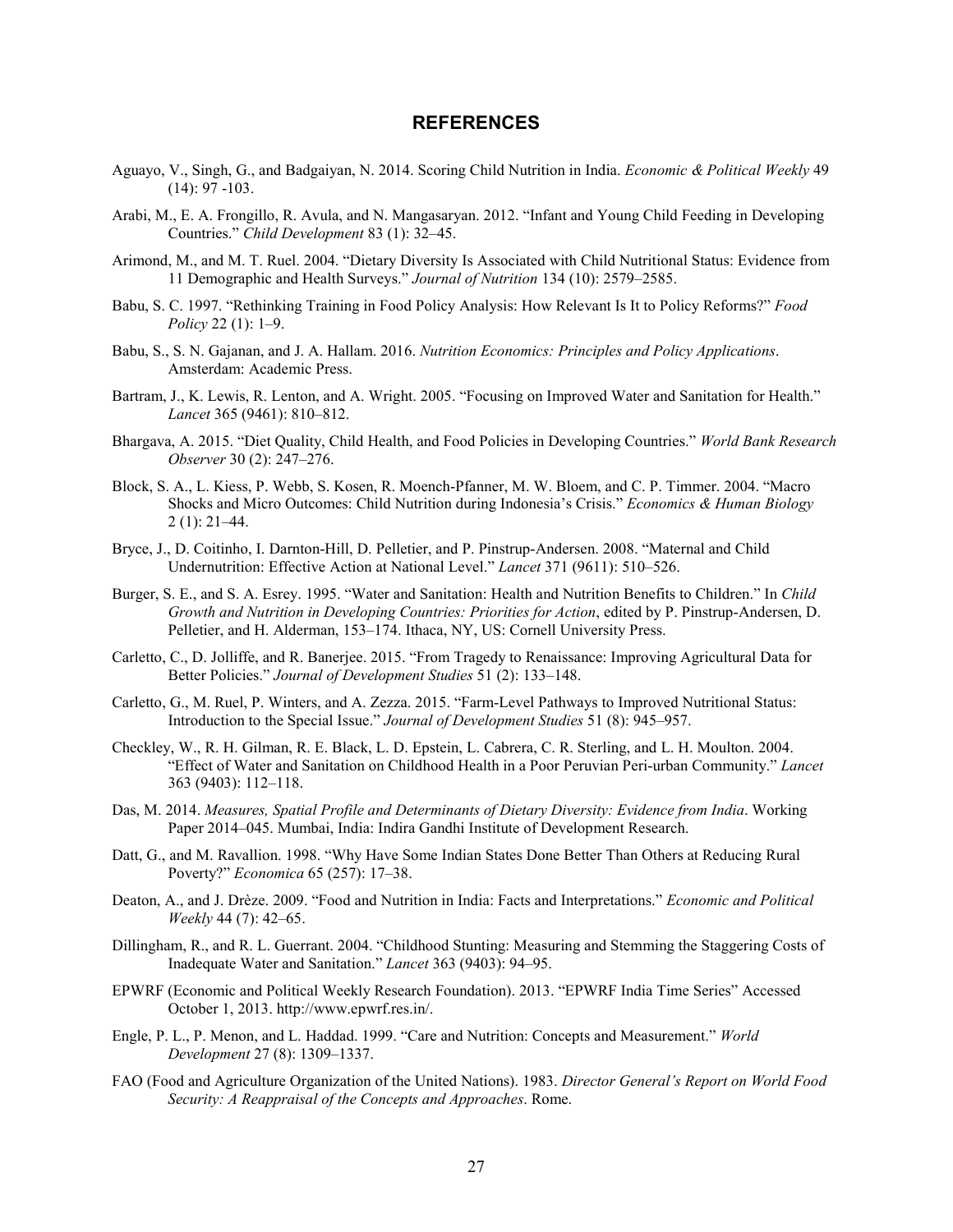———. 1996. "Rome Declaration on World Food Security and World Food Summit Plan of Action." World Food Summit. Rome, November 13–17, 1996. Accessed November 26, 2012. [http://www.fao.org/docrep/003/w3613e/w3613e00.htm.](http://www.fao.org/docrep/003/w3613e/w3613e00.htm)

- Ferrer, R. L., I. Cruz, S. Burge, B. Bayles, and M. I. Castilla. 2014. "Measuring Capability for Healthy Diet and Physical Activity." *Annals of Family Medicine* 12 (1): 46–56.
- Fukuda-Parr, S., and A. Orr. 2014. "The MDG Hunger Target and the Competing Frameworks of Food Security." *Journal of Human Development and Capabilities* 15 (2–3): 147–160.
- Gangopadhyay, S., R. Lensink, and B. Yadav. 2015. "Cash or In-Kind Transfers? Evidence from a Randomised Controlled Trial in Delhi, India." *Journal of Development Studies* 51 (6): 660–673.
- Gebbers, R., and V. I. Adamchuk. 2010. "Precision Agriculture and Food Security." *Science* 327 (5967): 828–831.
- George, P. S. 1999. "Some Reflections on Food Security in India." *Indian Journal of Agricultural Economics* 54 (4): 465–489.
- Ghosh, M. 2006. "Economic Growth and Human Development in Indian States." *Economic and Political Weekly* 41 (30): 3321–3329.
- Gómez, M. I., C. B. Barrett, T. Raney, P. Pinstrup-Andersen, J. Meerman, A. Croppenstedt, B. Carisma, and B. Thompson. 2013. "Post–Green Revolution Food Systems and the Triple Burden of Malnutrition." *Food Policy* 42: 129–138.
- Haddad, L. 1999. "Women's Status: Levels, Determinants, Consequences for Malnutrition, Interventions, and Policy." *Asian Development Review* 17 (1/2): 96–131.
- Haddad, L., E. Kennedy, and J. Sullivan. 1994. "Choice of Indicators for Food Security and Nutrition Monitoring." *Food Policy* 19 (3): 329–343.
- Halim, N., A. K. Bohara, and X. Ruan. 2011. "Healthy Mothers, Healthy Children: Does Maternal Demand for Antenatal Care Matter for Child Health in Nepal?" *Health Policy and Planning* 26 (3): 242–256.
- Headey, D., A. Chiu, and S. Kadiyala. 2012. "Agriculture's Role in the Indian Enigma: Help or Hindrance to the Crisis of Undernutrition?" *Food Security* 4 (1): 87–102.
- IIPS (International Institute for Population Sciences). 2010. "District Level Household and Facility Survey." Accessed October 1, 2013. [www.rchiips.org/.](http://www.rchiips.org/)
- India, MOF (Ministry of Finance). 2010. *Rajiv Gandhi National Drinking Water Mission: Report of an Evaluation Study by the Planning Commission.* New Delhi.
- ———. 2016. *Economic Survey*. New Delhi.
- India, MOSPI (Ministry of Statistics and Programme Implementation). Various dates. "National Sample Survey." New Delhi. [http://mospi.nic.in/download-reports?main\\_cat=NzIy&cat=All&sub\\_category=All.](http://mospi.nic.in/download-reports?main_cat=NzIy&cat=All&sub_category=All)
	- -. 2016. Swachhta Status Report. New Delhi: National Sample Survey Office.
- India, NNMB (National Nutrition Monitoring Bureau). 2008. Nutritional Status Fact Sheet. Hyderabad. [http://nnmbindia.org/FACTSHEETS\\_MND-%20NUTRISTATUS08.pdf.](http://nnmbindia.org/FACTSHEETS_MND-%20NUTRISTATUS08.pdf)
- India, ORGCC (Office of the Registrar General and Census Commissioner). 2001 "Census Data 2001" Accessed October 1, 2013[. http://censusindia.gov.in/.](http://censusindia.gov.in/)
- Jha, R., S. Bhattacharyya, R. Gaiha, and S. Shankar. 2009. "'Capture' of Anti-poverty Programs: An Analysis of the National Rural Employment Guarantee Program in India." *Journal of Asian Economics* 20 (4): 456–464.
- Jha, R., R. Gaiha, M. K. Pandey, and N. Kaicker. 2013. "Food Subsidy, Income Transfer and the Poor: A Comparative Analysis of the Public Distribution System in India's States." *Journal of Policy Modeling* 35 (6): 887–908.
- Johns, T., and B. R. Sthapit. 2004. "Biocultural Diversity in the Sustainability of Developing-Country Food Systems." *Food and Nutrition Bulletin* 25 (2): 143–155.
- Kadiyala, S., J. Harris, D. Headey, S. Yosef, and S. Gillespie. 2014. "Agriculture and Nutrition in India: Mapping Evidence to Pathways." *Annals of the New York Academy of Sciences* 1331 (1): 43–56.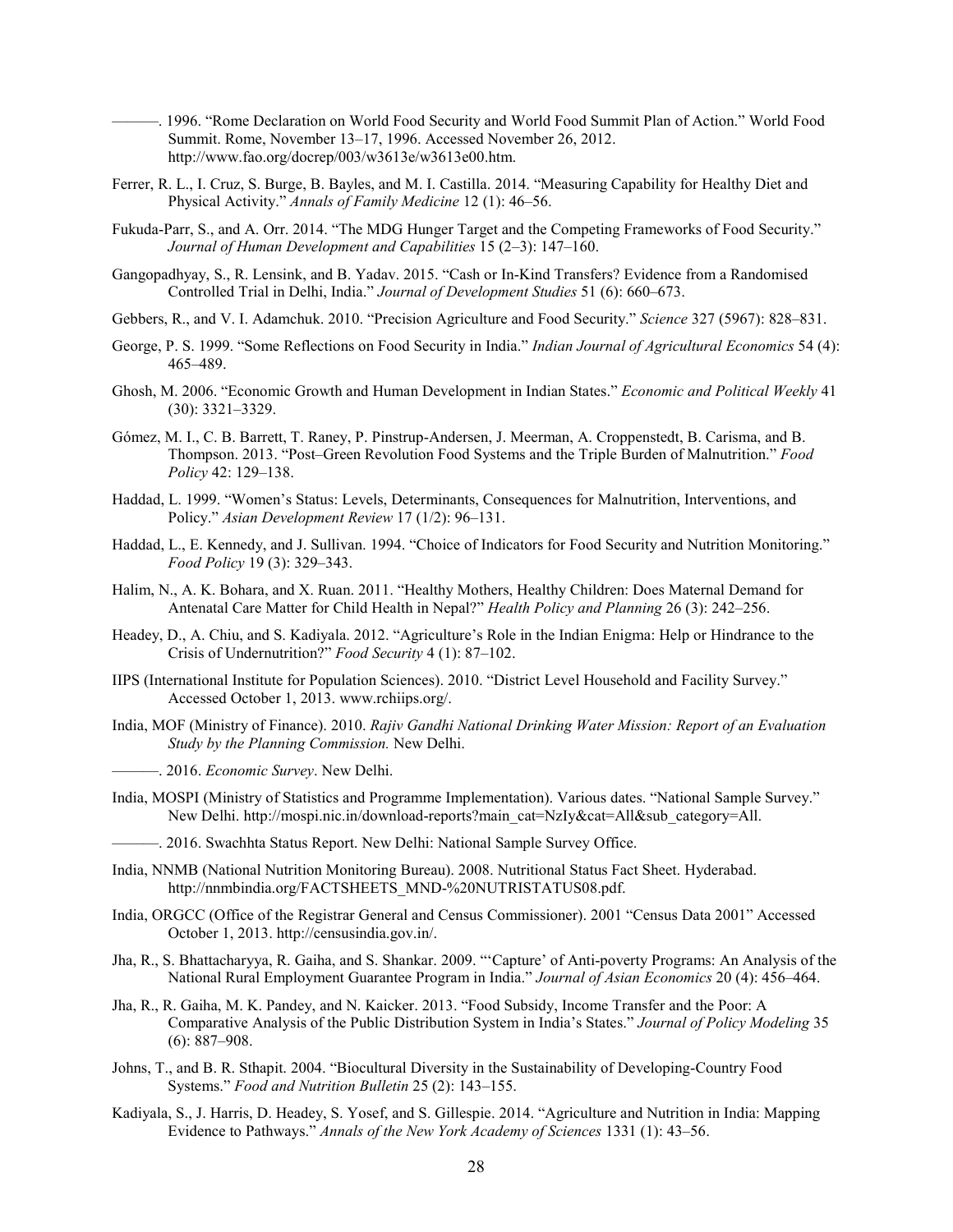Khera, R. 2014. "Cash vs. In-Kind Transfers: Indian Data Meets Theory." *Food Policy* 46:116–128.

- Kishore, S., and K. Gupta. 2004. "Women's Empowerment in India and Its States: Evidence from the NFHS." *Economic and Political Weekly* 39 (7): 694–712.
- Kumar, A. S. 2007. "Why Are Levels of Child Malnutrition Not Improving?" *Economic and Political Weekly* 42 (15): 1337–1345.
- Low, J. W., M. Arimond, N. Osman, B. Cunguara, F. Zano, and D. Tschirley. 2007. "A Food-Based Approach Introducing Orange-Fleshed Sweet Potatoes Increased Vitamin A Intake and Serum Retinol Concentrations in Young Children in Rural Mozambique." *Journal of Nutrition* 137 (5): 1320–1327.
- McDermott, J., N. Johnson, S. Kadiyala, G. Kennedy, and A. J. Wyatt. 2015. "Agricultural Research for Nutrition Outcomes—Rethinking the Agenda." *Food Security* 7 (3): 593–607.
- Oddy, W. H., C. W. Binns, J. A. Scott, and K. I. Graham. 2006. "Breastfeeding Influences on Growth and Health at One Year of Age. *Breastfeeding Review* 14 (1): 15–23.
- Ogle, B. M., P. H. Hung, and H. T. Tuyet. 2001. "Significance of Wild Vegetables in Micronutrient Intakes of Women in Vietnam: An Analysis of Food Variety." *Asia Pacific Journal of Clinical Nutrition* 10:21–30.
- Onyango, A. W., S. A. Esrey, and M. S. Kramer. 1999. "Continued Breastfeeding and Child Growth in the Second Year of Life: A Prospective Cohort Study in Western Kenya." *Lancet* 354 (9195): 2041–2045.
- Pinstrup‐Andersen, P. 2007. "Agricultural Research and Policy for Better Health and Nutrition in Developing Countries: A Food Systems Approach." *Agricultural Economics* 37 (S1): 187–198.
	- ———. 2009. "Food Security: Definition and Measurement." *Food Security* 1 (1): 5–7.
- Pinstrup‐Andersen, P., ed. 2015. *Food Price Policy in an Era of Market Instability: A Political Economy Analysis*. New York: Oxford University Press.
- Pinstrup-Andersen, P., and D. D. Watson II. 2011. *Food Policy for Developing Countries: The Role of Government in Global, National, and Local Food Systems*. Ithaca, NY, US: Cornell University Press.
- Popkin, B. M. 2001. "The Nutrition Transition and Obesity in the Developing World." *Journal of Nutrition* 131 (3): 871S–873S.
- Qaim, M., A. J. Stein, and J. V. Meenakshi. 2007. "Economics of Biofortification." *Agricultural Economics* 37 (s1): 119–133.
- Rani, M., S. Bonu, and A. Harvey. 2008. "Differentials in the Quality of Antenatal Care in India." *International Journal for Quality in Health Care* 20 (1): 62–71.
- RBI (Reserve Bank of India). 2006 Database on Indian Economy. Accessed October 1, 2013. https://dbie.rbi.org.in/DBIE/dbie.rbi?site=statistics
- Ruel, M. T. 2002. *Is Dietary Diversity an Indicator of Food Security or Dietary Quality? A Review of Measurement Issues and Research Needs*. Food Consumption and Nutrition Division Discussion Paper 140. Washington, DC: International Food Policy Research Institute.
- Ruel, M. T., and H. Alderman. 2013. "Nutrition-Sensitive Interventions and Programmes: How Can They Help to Accelerate Progress in Improving Maternal and Child Nutrition?" *Lancet* 382 (9891): 536–551.
- Sachs, J. D., G. Schmidt-Traub, and D. Durand-Delacre. 2016. *Preliminary Sustainable Development Goal (SDG) Index and Dashboard*. Working Paper. New York: Sustainable Development Solutions Network.
- Sen, A. 1999. *Commodities and Capabilities*. Oxford, UK: Oxford University Press.
- Shetty, P. S. 2002. "Nutrition Transition in India." *Public Health Nutrition* 5 (1a): 175–182.
- Shroff, M. R., P. L. Griffiths, C. Suchindran, B. Nagalla, S. Vazir, and M. E. Bentley. 2011. "Does Maternal Autonomy Influence Feeding Practices and Infant Growth in Rural India?" *Social Science and Medicine* 73 (3): 447–455.
- Smith, L. C., and L. Haddad. 2015. "Reducing Child Undernutrition: Past Drivers and Priorities for the Post-MDG Era." *World Development* 68: 180–204.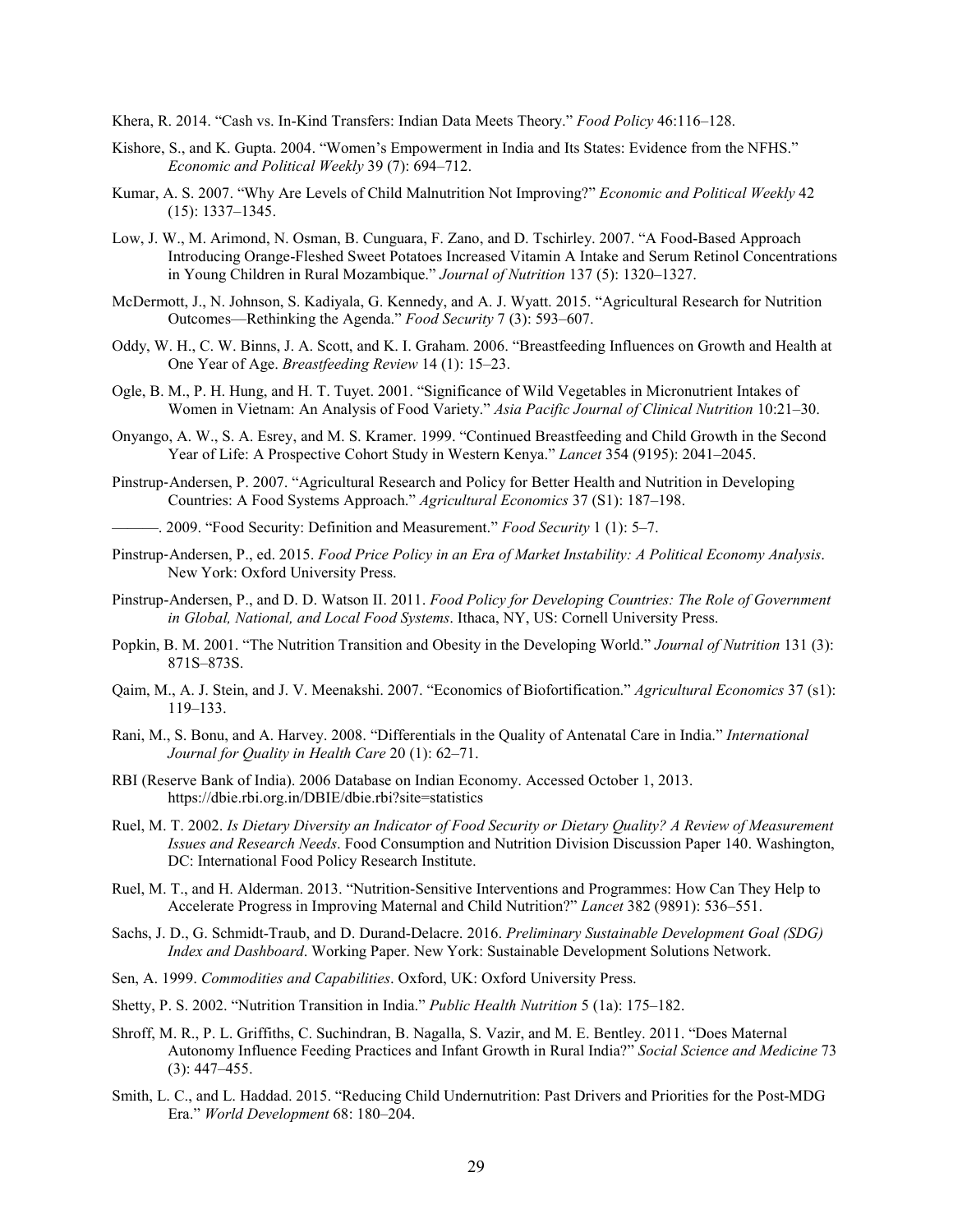- Spears, D., A. Ghosh, and O. Cumming. 2013. "Open Defecation and Childhood Stunting in India: An Ecological Analysis of New Data from 112 Districts." *PloS One* 8 (9).
- Suryanarayana, M. H. 1995. "Growth, Poverty and Levels of Living: Hypotheses, Methods and Policies." *Journal of Indian School of Political Economy* 7 (2): 203–255.
- ———. 2001. "Economic Reform versus Food Security: Kerala's Gordian Knot." *Journal of International Development* 13 (2): 239–253.
- Suryanarayana, M. H., and D. Silva. 2007. "Is Targeting the Poor a Penalty on the Food Insecure? Poverty and Food Insecurity in India." *Journal of Human Development and Capabilities* 8 (1): 89-107.
- Svedberg, P. 2008. "Why Malnutrition in Shining India Persists." Paper presented at 4th Annual Conference on Economic Growth and Development, New Delhi, December 17–18.
- ———. 2012. "Reforming or Replacing the Public Distribution System with Cash Transfers." *Economic and Political Weekly* 47 (7): 53–62.
- Torlesse, H., L. Kiess, and M. W. Bloem. 2003. "Association of Household Rice Expenditure with Child Nutritional Status Indicates a role for Macroeconomic Food Policy in Combating Malnutrition." *Journal of Nutrition* 133 (5): 1320–1325.
- UNICEF. 2009. *National Factsheet: Coverage Evaluation Survey 2009*. New Delhi. [http://www.indiawaterportal.org/sites/indiawaterportal.org/files/National%20Factsheet\\_Coverage%20Eval](http://www.indiawaterportal.org/sites/indiawaterportal.org/files/National%20Factsheet_Coverage%20Evaluation%20Survey_UNICEF_2009.pdf) [uation%20Survey\\_UNICEF\\_2009.pdf.](http://www.indiawaterportal.org/sites/indiawaterportal.org/files/National%20Factsheet_Coverage%20Evaluation%20Survey_UNICEF_2009.pdf)
- Vaidyanathan, A. 2003. "Food Consumption and Nutrition Status: A Re-examination Based on Indian Evidence." In *Economy and the Quality of Life: Essays in Memory of Ashok Rudra*, edited by A. K. Bagchi, M. Chattopadhyaya, and R. Khasnabis, 219–251. Kolkata: Dasgupta.
- VanDerslice, J., B. Popkin, and J. Briscoe. 1994. "Drinking-Water Quality, Sanitation, and Breast-Feeding: Their Interactive Effects on Infant Health." *Bulletin of the World Health Organization* 72 (4): 589–601.
- Variyam, J. N., J. Blaylock, B.-H. Lin, K. Ralston, and D. Smallwood. 1999. "Mother's Nutrition Knowledge and Children's Dietary Intakes." *American Journal of Agricultural Economics* 81 (2): 373–384.
- von Braun, J., M. Ruel, and S. Gillespie. 2011. *Bridging the Gap between the Agriculture and Health Sectors*. 2020 Conference Brief 14. Washington, DC: International Food Policy Research Institute.
- von Braun, J., M. S. Swaminathan, and M. W. Rosegrant. 2005. *Agriculture, Food Security, Nutrition and the Millennium Development Goals*. Washington, DC: International Food Policy Research Institute.
- World Bank. 2003. *World Development Report 2004: Making Services Work for Poor People.* Washington, DC.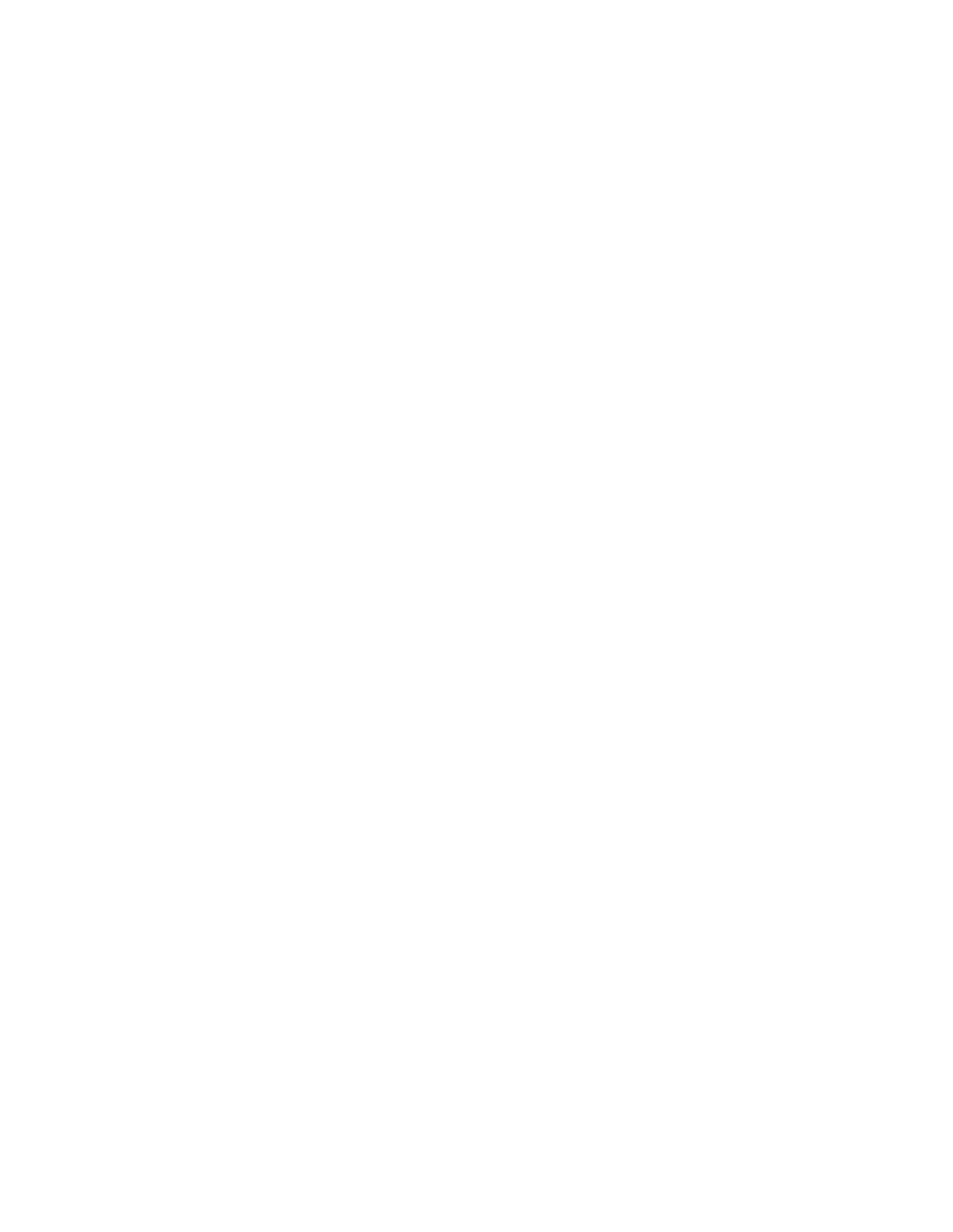## **RECENT IFPRI DISCUSSION PAPERS**

#### **For earlier discussion papers, please go to [www.ifpri.org/publications/discussion\\_papers.](http://www.ifpri.org/publications?sort_by=ds_year&f%5B0%5D=sm_content_subtype_to_terms%3A88) All discussion papers can be downloaded free of charge.**

- 1648. *Agribusiness competitiveness: Applying analytics, typology, and measurements to Africa.* Suresh Chandra Babu and Mahika Shishodia, 2017.
- 1647. *The Abbreviated Women's Empowerment in Agriculture Index (A-WEAI).* Hazel Malapit, Crossley Pinkstaff, Kathryn Sproule, Chiara Kovarik, Agnes Quisumbing, Ruth Meinzen-Dick, 2017.
- 1646. *Intertemporal choice and income regularity: Non-fungibility in a lab-in-the-field experiment.* Berber Kramer and David Kunst, 2017.
- 1645. *Climate change and variability: What are the risks for nutrition, diets, and food systems?* Jessica Fanzo, Rebecca McLaren, Claire Davis, and Jowel Choufani, 2017.
- 1644. *Building resilience for food systems in postwar communities: Case study and lessons from Northern Sri Lanka*. Hamsha Pathmanathan, Suresh Chandra Babu, and Chandrashri Pal, 2017.
- 1643. *Empowerment, adaptation, and agricultural production: Evidence from Niger.* Fleur Wouterse, 2017.
- 1642. *Insurance structure, risk sharing, and investment decisions: An empirical investigation of the implications of individual and group weather index insurance.* Laura Munro, 2017.
- 1641. *Economic accounts for agriculture and farm income in Senegal*. Ismaël Fofana, Mahamadou Tankari, and Fousseini Traore, 2017.
- 1640. *Food inflation and food price volatility in India: Trends and determinants.* C. S. C. Sekhar, Devesh Roy, and Yogesh Bhatt, 2017.
- 1639. *Revitalized agriculture for balanced growth and resilient livelihoods: Toward a rural development strategy for Mon State.* Mateusz Filipski, Ulrike Nischan, Joanna Van Asselt, Ben Belton, Adam Kennedy, Aung Hein, Duncan Boughton, and Paul Dorosh, 2017.
- 1638. *Rural livelihoods in Mon State: Evidence from a representative household survey.* Mateusz Filipski, Joanna Van Asselt, Ulrike Nischan, Ben Belton, Kyan Htoo, Myat Thida Win, Aung Hein, L. Seng Kham, Zaw Min Naing, Ellen Payongayong, and Duncan Boughton, 2017.
- 1637. *The great Chinese inequality turnaround.* Ravi Kanbur, Yue Wang, and Xiaobo Zhang, 2017.
- 1636. *Can agricultural aspirations influence preferences for new technologies?: Cropping systems and preferences for highefficiency irrigation in Punjab, Pakistan.* Andrew R. Bell, Patrick S. Ward, Muhammad Ashfaq, and Stephen Davies, 2017.
- 1635. *Impact of India's national food security act on domestic and international rice markets.* Deepayan Debnath, Suresh Chandra Babu, Parijat Ghosh, and Michael Helmar, 2017.
- 1634. *Agricultural diversification in Nepal: Status, determinants, and its impact on rural poverty.* Ganesh Thapa, Anjani Kumar, and P. K. Joshi, 2017.
- 1633. *The "discouraged worker effect" in public works programs: Evidence from the MGNREGA in India.* Sudha Narayanan, Upasak Das, Yanyan Liu, and Christopher B. Barrett, 2017.
- 1632. *Measuring postharvest losses at the farm level in Malawi.* Kate Ambler, Alan de Brauw, and Susan Godlonton, 2017.
- 1631. *Nutrition transition and the structure of global food demand.* Christophe Gouel and Houssein Guimbard, 2017.
- 1630. *Insuring against droughts: Evidence on agricultural intensification and index insurance demand from a randomized evaluation in rural Bangladesh.* Ruth Vargas Hill, Neha Kumar, Nicholas Magnan, Simrin Makhija, Francesca de Nicola, David J. Spielman, and Patrick S. Ward, 2017.
- 1629. *Nutrition incentives in dairy contract farming in northern Senegal.* Tanguy Bernard, Melissa Hidrobo, Agnes Le Port, and Rahul Rawat, 2017.
- 1628. *Chinese investment in Ghana's manufacturing sector*. Xiaoyang Tang, 2017.
- 1627. *Participation, learning, and equity in education: Can we have it all?* Clara Delavallade, Alan Griffith, Gaurav Shukla, and Rebecca Thornton, 2017.